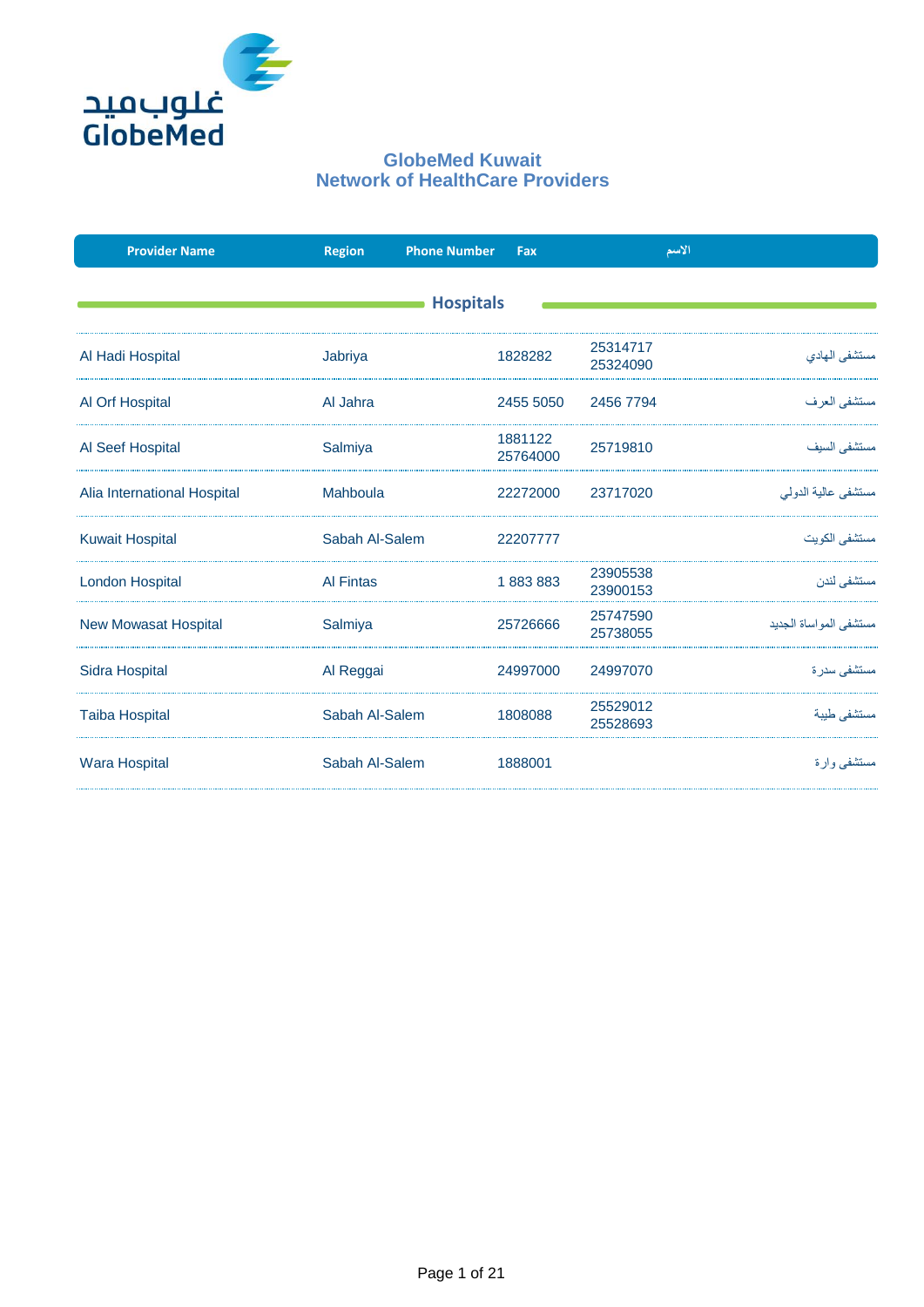

|                                    |                                      |                      | As of October 2020   |                            |  |  |  |  |
|------------------------------------|--------------------------------------|----------------------|----------------------|----------------------------|--|--|--|--|
| <b>Provider Name</b>               | <b>Region</b><br><b>Phone Number</b> | Fax                  | الأسم                |                            |  |  |  |  |
| <b>Medical Centers</b>             |                                      |                      |                      |                            |  |  |  |  |
| Medical one Polyclinic             | Al Da'iyah                           | 22573883             | 22574420             | مستوصف ميديكال ون التخصصي  |  |  |  |  |
| Al Abeer Medical Center            | Farwaniya                            | 22068888             |                      | مركز العبير الطبي          |  |  |  |  |
| Al Ansari Medical Clinic           | Hawalli                              | 25658888             | 25622345<br>25649649 | مركز الأنصاري الطبي        |  |  |  |  |
| Al Fahaheel Private Polyclinic     | Fahaheel                             | 23920505             |                      | مستوصف الفحيحيل الأهلى     |  |  |  |  |
| Al Hayat Medical Center            | Hawalli                              | 22212888             | 22216067             | مركز الحياة الطبي          |  |  |  |  |
| Al Jaraiwi Clinic                  | Hawalli                              | 22646969             | 22655566             | مستوصف الجريوي كلينك       |  |  |  |  |
| Al Kout Medical center             | Manqaf                               | 22085555             |                      | مركز الكوت الطبي           |  |  |  |  |
| Al Nahil International Clinic      | Jleeb Al Shuyoukh                    | 24347090             |                      | مركز النهيل الدولمي        |  |  |  |  |
| Al Najat Medical Center            | Salmiya                              | 25719600             | 25718600             | مركز النجاة الطبي          |  |  |  |  |
| Al Safat American Medical Center   | Salmiya                              | 22247999             | 22247950             | مركز الصفاة الأمريكي الطبي |  |  |  |  |
| Al Sayegh Clinic Medical Center    | Manqaf                               | 1848382              | 23725420             | الصايغ كلينك               |  |  |  |  |
| Al Sobah Pearl Clinic              | <b>Midan Hawalli</b>                 | 25616559             | 25616558             | مستوصف لؤلؤة الصباح        |  |  |  |  |
| Arabiya Clinic                     | Al Ageila                            | 1800851              |                      | العر ببة كلبنك             |  |  |  |  |
| <b>Asayad Medical Center</b>       | Salmiya                              | 22211900             |                      | مركز الصياد الطبي          |  |  |  |  |
| Badr Al Sama Medical center        | Farwaniya                            | 24759250             |                      | مركز بدر السماء الطبي      |  |  |  |  |
| <b>Berlin Klinik</b>               | Hawalli                              | 22052929<br>1844445  |                      | برلين كلينك                |  |  |  |  |
| Boushahri specialized Polyclinic   | Salmiya                              | 1888877<br>25622001  | 25659172             | مستوصف بوشهري التخصصي      |  |  |  |  |
| <b>British Medical Center</b>      | Manqaf                               | 23713100             | 23713900             | المركز البريطاني الطبي     |  |  |  |  |
| <b>Cedar Clinic</b>                | Salmiya                              | 99481111<br>60471111 | 22053222             | مستوصف سيدر الطبي          |  |  |  |  |
| <b>Consultation Medical Center</b> | Jahra                                | 24559666<br>24559444 |                      | المستوصف الطبي الإستشار ي  |  |  |  |  |
| Dar Al Baraa Medical Center        | Jabria                               | 1820008              | 25357512             | مركز دار البراء الطبي      |  |  |  |  |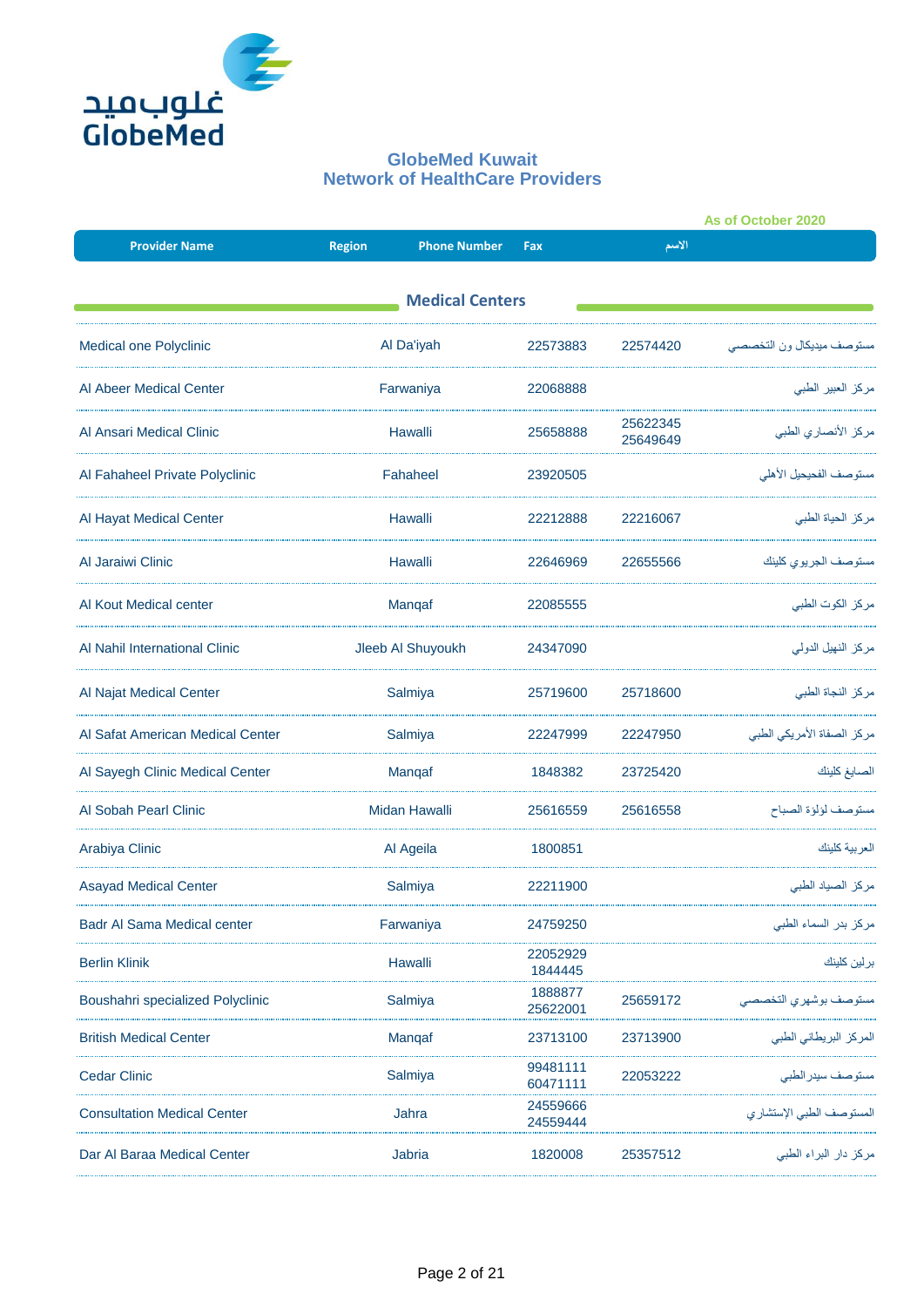

|                                           |                                      |                        |                      | As of October 2020                       |
|-------------------------------------------|--------------------------------------|------------------------|----------------------|------------------------------------------|
| <b>Provider Name</b>                      | <b>Region</b><br><b>Phone Number</b> | Fax                    | الأسم                |                                          |
| Dar Al Saha polyclinic                    | Jleeb Al Shuyoukh                    | 24333354               | 24347334             | مستو صف دار الصحة                        |
| Dasman Diabetes Institute                 | <b>Kuwait city</b>                   | 22242999               | 22492436             | معهد دسمان للسكر ي                       |
| <b>Exir Medical Subspecialties Center</b> | Jahra                                | 24568857<br>24568859   | 24561881             | مركز اكسير للتخصصات الطبيه الدقيقة       |
| <b>Family Clinic</b>                      | Jabriya                              | 25342727<br>25343330   |                      | مستوصف العائلة كلينيك للتخصصات<br>الطبية |
| <b>Global Med Clinic</b>                  | Jabriya                              | 25313081<br>2/3/4/5    | 25313086             | جلو بل مید کلینك                         |
| <b>Global Medical Center</b>              | <b>Benaid Al qar</b>                 | 1871111                | 22599100             | مركز جلوبال الطبي                        |
| icare Clinic                              | Hawalli                              | 22250088               |                      | مستوصف ايكير كلينك                       |
| <b>Inaya Medical Center</b>               | Salmiya                              | 1846292                | 25723123             | مركز عناية الطبي                         |
| <b>International Clinic</b>               | Salmiya                              | 1886677                | 25754118             | الانتر ناشونال كلينك                     |
| <b>International Clinic</b>               | Farwaniya                            | 1886677                |                      | الانتر ناشونال كلينك                     |
| Jarallah German Specialized Clinic        | Hawalli                              | 1844445                | 1844445              | مركز الجارالله الألماني التحصصي          |
| <b>Klink Medical Center</b>               | Salmiya                              | 25742292               |                      | مركز كلينك الطبي                         |
| <b>Mallorca Medical Center</b>            | Mahboula                             | 2373 1100<br>2373 2200 | 23732310             | مركز مايوركا الطبي                       |
| <b>Metro Medical Care</b>                 | Farwaniya                            | 24731777<br>24731888   | 24732999             | مركز مترو الطبي                          |
| Mona Polyclinic & MC Pharmacy             | Al Reggie                            | 24568568               |                      | مستوصف مني كلينك و صيدلية ام سم          |
| My Doctor Clinic                          | Salmiya                              | 50246928               |                      | مركز ماي دكتور كلينك                     |
| <b>New Life Clinic</b>                    | Benaid Al qar                        | 22575071<br>66660719   |                      | نيو لايف كلينك                           |
| <b>New Metro Medical Center</b>           | Salmiya                              | 25616172<br>25656173   |                      | مستوصف مترو الطبي الجديد                 |
| <b>New Mowasat Clinic</b>                 | Fahaheel                             | 23710525               | 25747590<br>25738055 | المواساة الجديد كلينيك                   |
| <b>Royal City Clinic</b>                  | Jleeb                                | 24340122<br>24340127   | 24341269             | مستوصف رويال المدينة                     |
| <b>Shaab Medical Center</b>               | Al Shaab Al Bahri                    | 1886060                | 22620420<br>22650205 | مركز الشعب التخصصي                       |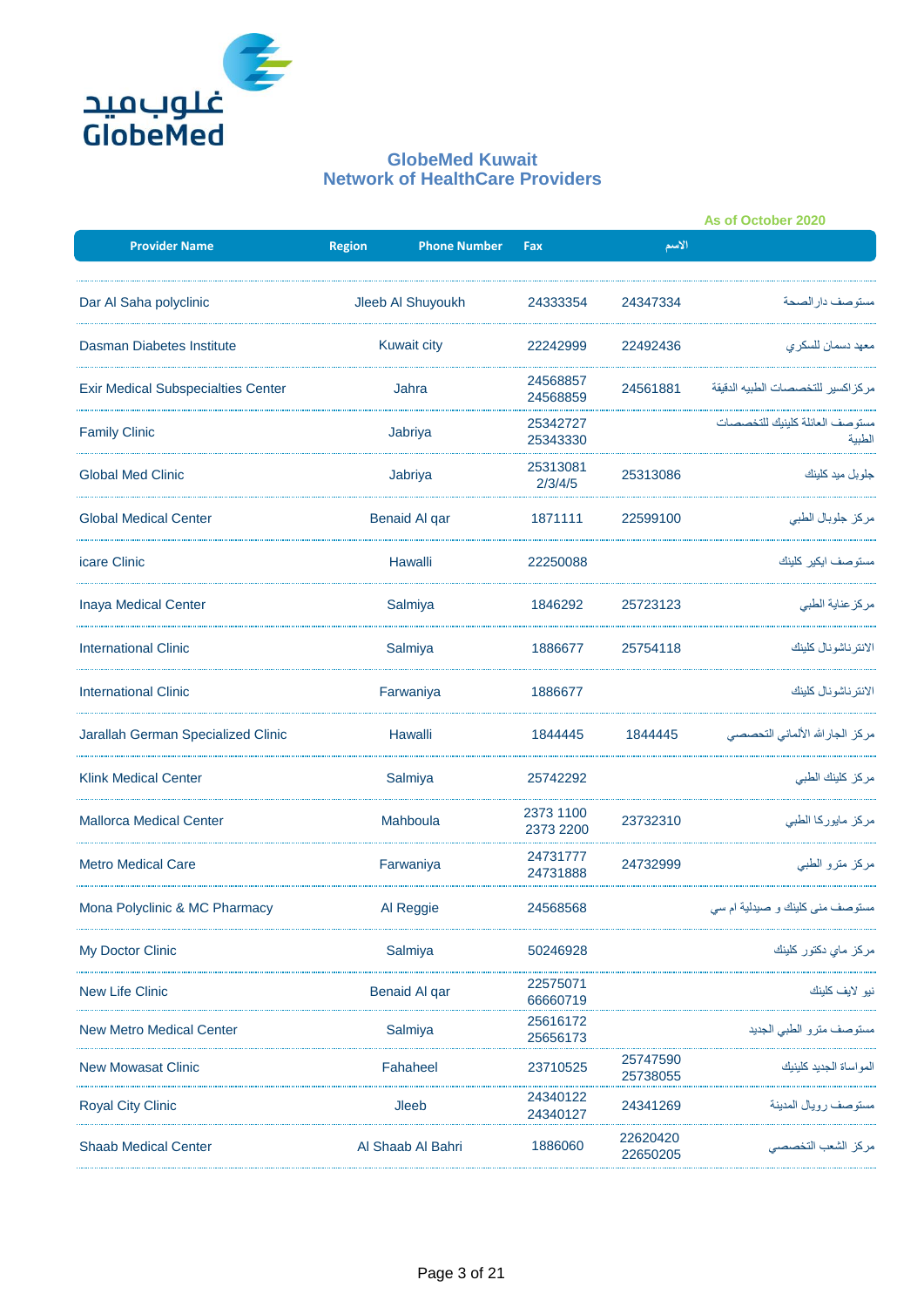

|                                   |               |                     |                      |          | As of October 2020      |
|-----------------------------------|---------------|---------------------|----------------------|----------|-------------------------|
| <b>Provider Name</b>              | <b>Region</b> | <b>Phone Number</b> | Fax                  | الاسم    |                         |
| Shifa Al Jazeera Medical Center   |               | Farwaniya           | 24734000             | 24767990 | مركز شفاء الجزيرة الطبي |
| Shifa Al Jazeera Medical Center   | Fahaheel      |                     | 23919020             | 23919030 | مركز شفاء الجزيرة الطبي |
| <b>Specialized Clinics Center</b> | Hawalli       |                     | 22650700             | 22620522 | مر كز العيادات التخصصية |
| Villa Sara Medical Center         | Salmiya       |                     | 22088578<br>94195151 |          | مر كز فيلا سار ة مديكال |
| <b>White Clinic</b>               |               | Fahaheel            | 1828222              |          | مستو صف و ایت کلینیك    |
| <b>Yiaco Medical Center</b>       |               | Salmiya             | 25610001<br>25610805 |          | مركز ياكو الطبي         |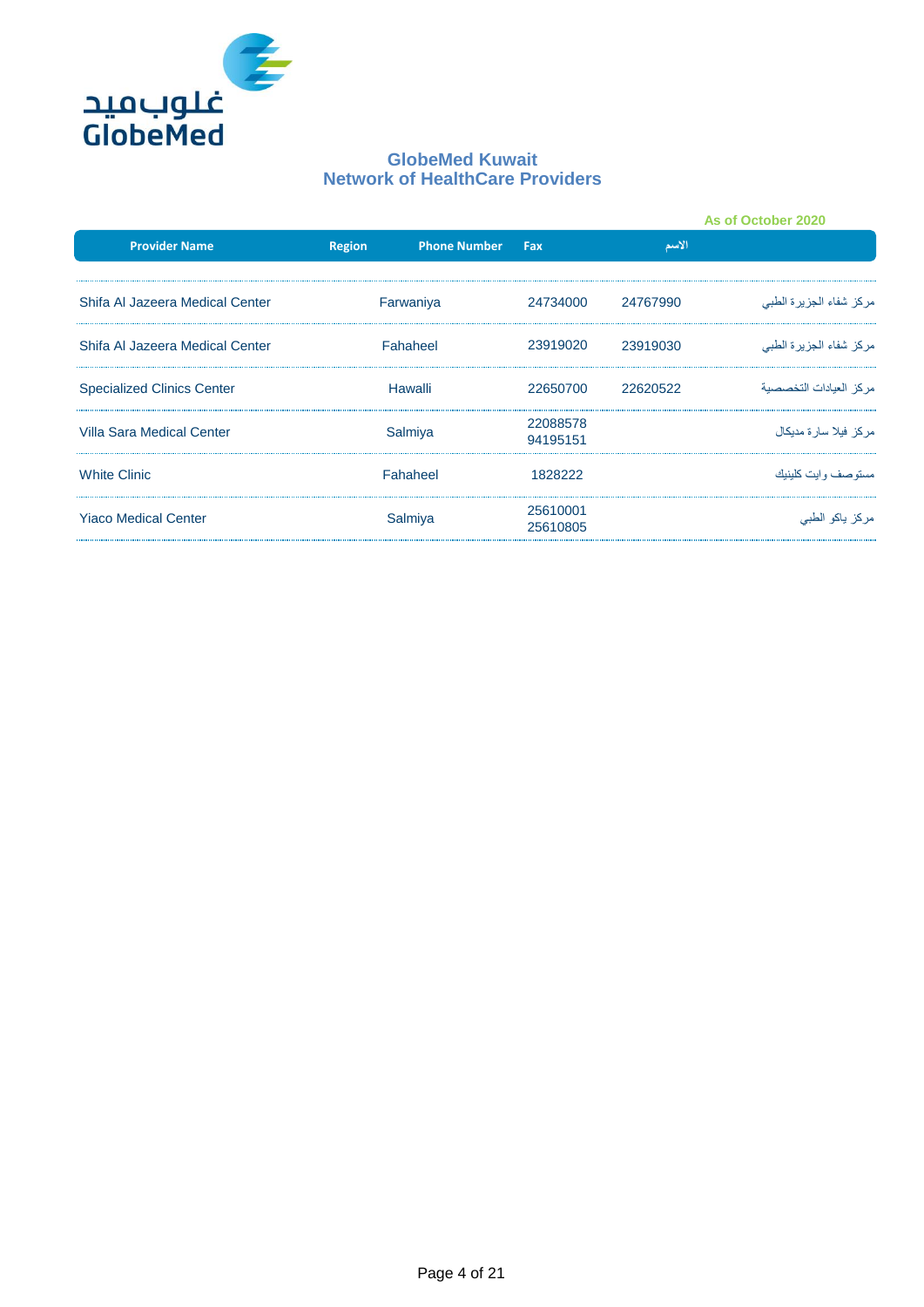

|                                                          |                                                        |                                                        |                      | As of October 2020                                 |
|----------------------------------------------------------|--------------------------------------------------------|--------------------------------------------------------|----------------------|----------------------------------------------------|
| <b>Provider Name</b>                                     | Region                                                 | <b>Phone Number</b>                                    | Fax                  | الأسم                                              |
|                                                          |                                                        | <b>Private Clinics</b>                                 |                      |                                                    |
| Dr. Abdulmohsen Al Terki<br><b>E.N.T Clinic</b>          |                                                        | Salmiya                                                | 25650040<br>25650041 | عيادة د ـ عبد المحسن التر كي<br>أنف و أذن و حنجر ه |
| Dr. Lufti Shams Eldin<br>Pediatric                       |                                                        | Managed Clinic - Beside New<br><b>Mowasat Hospital</b> | 25726666             | د. لطفي شمس الدين<br>أطفال                         |
| Dr. Verginia Semen<br><b>Obstetrics &amp; Gynecology</b> | Managed Clinic - Beside New<br><b>Mowasat Hospital</b> |                                                        | 25726666             | د. فرجينيا عثمان<br>نساء و ولادة                   |
| Dr. Tarek Tawwab<br>Orthopedic                           |                                                        | Managed Clinic - Beside New<br><b>Mowasat Hospital</b> |                      | د. طارق عبد التواب<br>عظام                         |
| Dr. Adel Morsi<br><b>Obstetrics &amp; Gynecology</b>     |                                                        | Managed Clinic - Beside New<br><b>Mowasat Hospital</b> | 25726666             | د. عادل مرسی<br>نساء و ولادة                       |
| <b>Dr.Fahad Al Asosi</b><br>ENT.                         |                                                        | Sharg - building 20                                    | 22967770             | د فهد العسعوسي<br>أنف و أذن و حنجر ه               |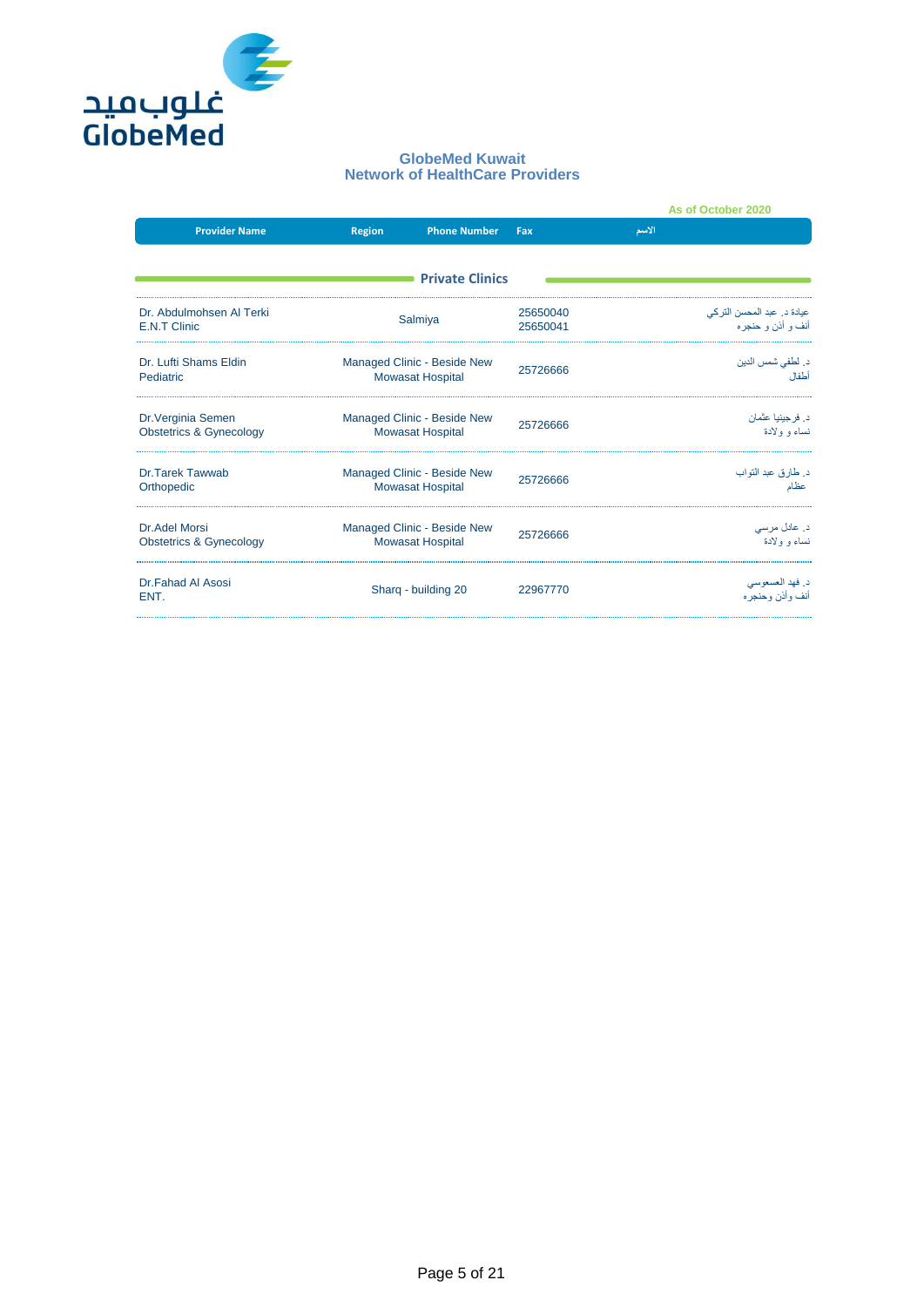

|                                          |               |                            |                      | As of October 2020 |                                       |
|------------------------------------------|---------------|----------------------------|----------------------|--------------------|---------------------------------------|
| <b>Provider Name</b>                     | <b>Region</b> | <b>Phone Number</b>        | Fax                  | الاسم              |                                       |
|                                          |               |                            |                      |                    |                                       |
|                                          |               | <b>Dental Clinics</b>      |                      |                    |                                       |
| 2 Smile Dental Center                    |               | Mahboula                   | 23733606<br>23733607 |                    | مر كز  تو  سمايل لطب الأسنان          |
| <b>32 Dental Center</b>                  |               | Mangaf                     | 23720888             | 23710888           | مر كز  32 لطب الأسنان                 |
| <b>32 Dental Center</b>                  |               | Shaab Al Bahri             | 22660888             |                    | مركز 32 لطب الأسنان                   |
| <b>ABI Dental Center</b>                 |               | Salmiya                    | 55508802<br>51677167 |                    | مركز ابي لطب الأسنان                  |
| <b>Aknan Dental Center</b>               |               | Sharq- Awtad Medical Tower | 22255155             | 22255156           | مر كز اكنان لطب الأسنان               |
| Al Danah Dental Center                   |               | Fahaheel                   | 22391700             |                    | الدانة لطب الفم و الأسنان             |
| Al Ebtisama Specialized Dental           |               | Farwaniya                  | 65811584             | 22286823           | مركز الابتسامة التخصصي لطب<br>الأسنان |
| Al Ebtisama Specialized Dental           |               | Mangaf                     | 23710887             |                    | مركز الابتسامة التخصصى لطب<br>الأسنان |
| Al Fares Dental Center                   |               | Fahaheel                   | 22248564             |                    | مر كز الفار س لطب الأسنان             |
| Al Hekma Specialized Dental Center       |               | Farwaniya                  | 1877778              | 24725898           | مركز الحكمة التخصصى لطب الأسنان       |
| Al Hekma Specialized Dental Center       |               | Fahaheel                   | 1877778              | 23915322           | مركز الحكمة التخصصي لطب الأسنان       |
| Al Hekma Specialized Dental Center       |               | Hawalli                    | 1877778              | 22645757           | مركز الحكمة التخصصي لطب الأسنان       |
| Al Hekma Specialized Dental Center       |               | Mergab                     | 1877778              | 22490805           | مركز الحكمة التخصصي لطب الأسنان       |
| Al Muhallab Dental center                |               | Al Riggea                  | 24801050             | 24801040           | مركز المهلب التخصصي لطب الأسنان       |
| Al- Thuraya Specialized Dental<br>Center |               | Farwaniya                  | 24711838             | 24711575           | مركز الثريا لطب الفم و الأسنان        |
| Amana Dental Clinic                      |               | Jabriya                    | 25353212             | 25335215           | مركز أمانة التخصصي لطب الأسنان        |
| Arabiya Modern Dental Center             |               | Al Ageila                  | 22257448<br>98093021 |                    | مركز العربية الحديث لطب الأسنان       |
| <b>Arkan Dental Center</b>               |               | Al Jahra                   | 22287277             |                    | مر كز أر كان لطب الأسنان              |
| Arouss Al Bahar Dental Center            |               | Mahboula                   | 22204217             | 22204218           | مركز عروس البحر لطب الأسنان           |
| <b>Asnanak Dental Center</b>             |               | Sabah Al-Salem             | 55921001<br>55921002 |                    | مركز أسنانك لطب الأسنان               |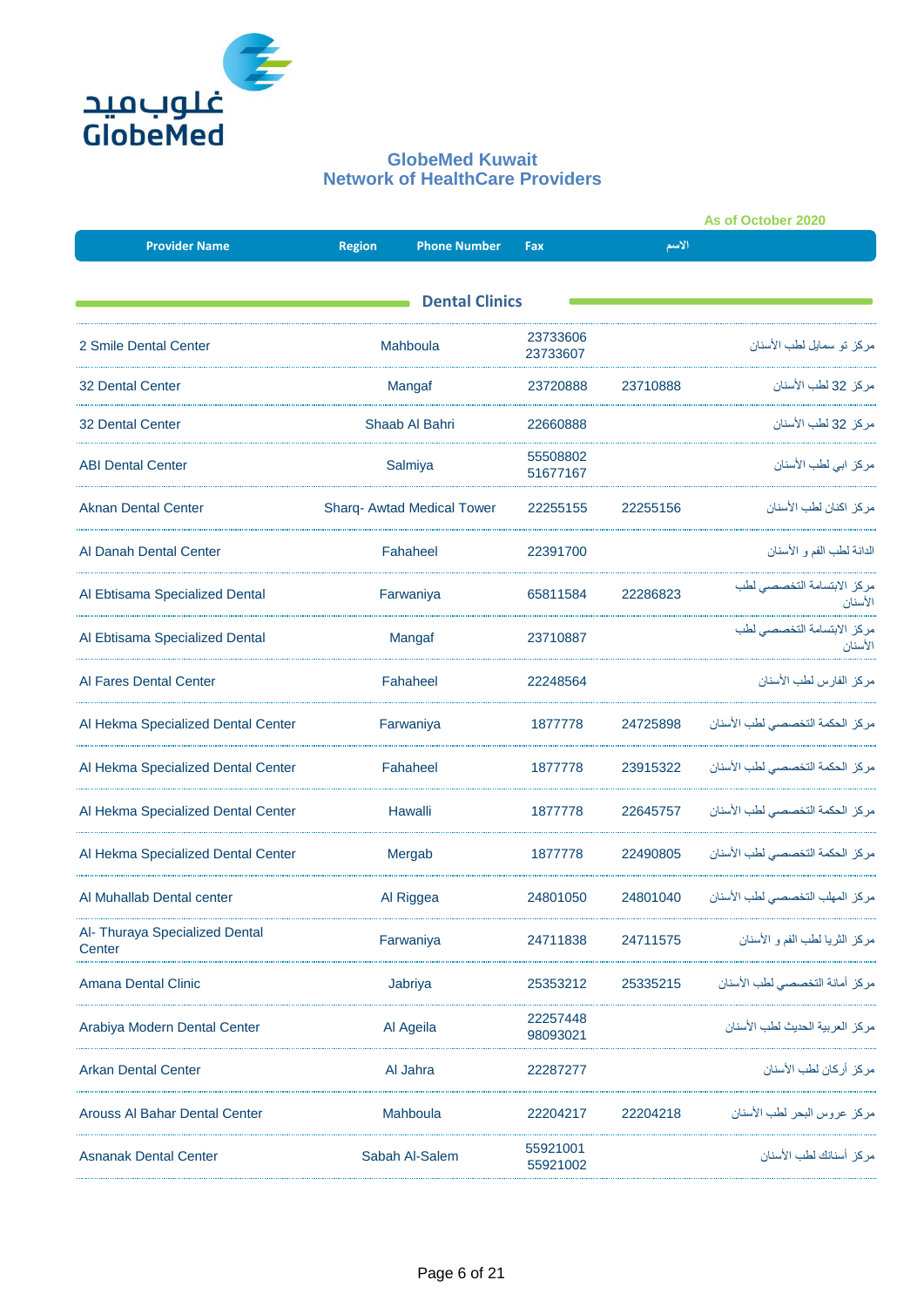

|                                                                   |                         |                            |          | As of October 2020                              |
|-------------------------------------------------------------------|-------------------------|----------------------------|----------|-------------------------------------------------|
| <b>Provider Name</b>                                              | <b>Region</b>           | <b>Phone Number</b><br>Fax | الاسم    |                                                 |
| <b>Bab Hani Dental Care Center</b>                                | Salmiya                 | 25730000                   |          | مركز عيلدة باب هاني لطب الأسنان                 |
| <b>Basma Dental Clinic</b>                                        | <b>Bneid AI Gar</b>     | 22525122<br>22525722       | 22545453 | مركز بسمة لطب الأسنان                           |
| <b>Bayan Dental</b>                                               | Al Ageila               | 1822926                    |          | بيان لطب الأسنان                                |
| <b>Bayan Dental</b>                                               | Jahra                   | 1822926                    | 24552140 | ببان لطب الأسنان                                |
| <b>Bayan Dental</b>                                               | Kuwait city (Al Watiya) | 1822926                    | 22497797 | بيان لطب الأسنان                                |
| <b>Bayan Dental</b>                                               | Salmiya                 | 1822926                    | 25730060 | بيان لطب الأسنان                                |
| <b>Bella Dental Clinic</b>                                        | Hawalli                 | 22666446                   |          | مركز بيلا الاستشاري لطب الأسنان                 |
| <b>Beverly Hills Dental Center</b>                                | Salmiya                 | 22289999                   |          | مستوصف بيفرلي هيلز الطبي (عيادة<br>الأسنان فقط) |
| <b>Boston Dental Center</b>                                       | Salmiya                 | 22060400<br>56699995       |          | بوسطن لطب الأسنان                               |
| <b>Boubyan Dental Center</b>                                      | Salmiya                 | 22207033<br>25756431       |          | مركز بوبيان لطب الأسنان                         |
| Canadian Medical Center (Only<br><b>Dental Services)</b>          | Sharg                   | 22967777<br>22967770       | 22453288 |                                                 |
| Clinic of Dr. Waleed AI Deeweli<br>(Consultant Pediatric Dentist) | Jabriya                 | 25328093<br>66669924       |          | لطب الأسنان<br>(استشاري أسنان أطفال)            |
| <b>Crystal Dental Center</b>                                      | Sharg                   | 22970111<br>22970112       | 22970110 | مركز كريستال لطب الأسنان                        |
| Dar Alasnan Center                                                | Hawalli                 | 22624007                   | 22624009 | مركز دار الاسنان لطب الأسنان                    |
| Dasman Dental Center                                              | Mergab                  | 22968444                   | 22968440 | مركز دسمان لطب الأسنان                          |
| <b>Dazzle Dental Center</b>                                       | Salmiya                 | 22053270                   |          | مركز دازل لطب الأسنان                           |
| <b>Dental Eight</b>                                               | Hawalli                 | 1827626                    | 22649292 | دنتل آبت                                        |
| <b>Dental One</b>                                                 | Shaab                   | 22451244                   |          | مركز دنتل ون لطب الأسنان                        |
| <b>Dental One</b>                                                 | Sharg                   | 22451244                   |          | مركز دنتل ون لطب الأسنان                        |
| <b>Dental Zone Center</b>                                         | Salmiya                 | 22274911                   |          | مركز دنتل زون لطب الأسنان                       |
| Derwaza Dental Clinic                                             | Al Ageila - 89 Mall     | 90998898                   |          | مركز دروازة لطب الاسنان                         |
| Doctor Smile Dental Center                                        | Salmiya                 | 22089700                   | 22089704 | مركز دكتور سمايل لطب الأسنان                    |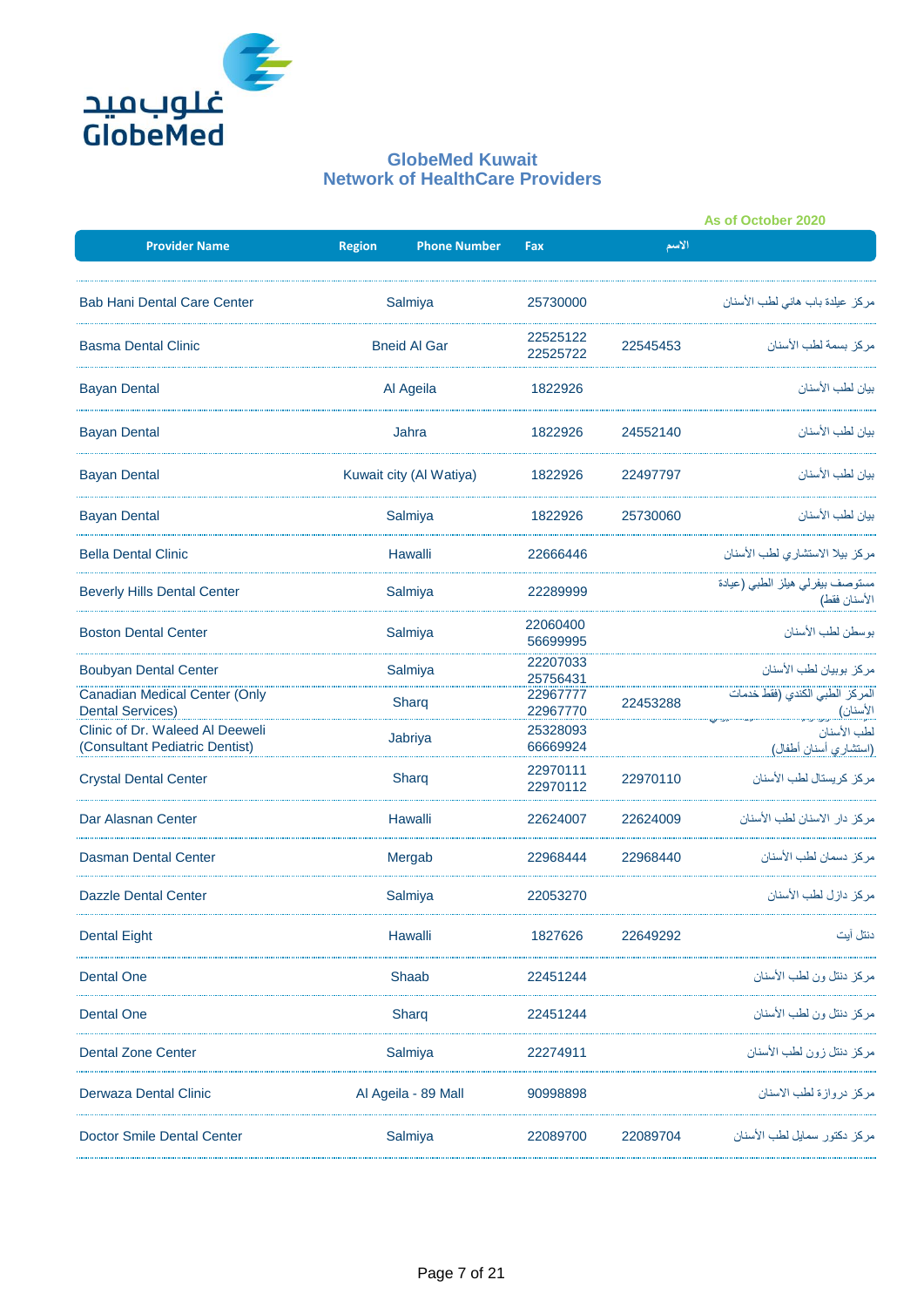

|                                         |               |                       |                      |          | As of October 2020                 |
|-----------------------------------------|---------------|-----------------------|----------------------|----------|------------------------------------|
| <b>Provider Name</b>                    | <b>Region</b> | <b>Phone Number</b>   | Fax                  | الاسم    |                                    |
| Dr. Nael Al Hazeem Center               |               | Mergab                | 22968450             |          | مركز الدكتور نائل الهزيم           |
| Dr. Teeth Dental Care Center            |               | Mangaf                | 22210010             | 22210011 | مركز دكتور تيث لطب الأسنان         |
| Dr.Esam Al-Hezami Clinic                |               | Al Dieyya             | 22525888             | 22523111 | عيادة الدكتور عصام الحزامي         |
| <b>Easy Dental Center</b>               |               | Farwaniya             | 22210222             | 24757955 | مركز ايزى دينتل للأسنان            |
| <b>Easy Dental Center</b>               |               | Fahaheel              | 22210222             |          | مركز ايزي دينتل للأسنان            |
| <b>Ebtasim Dental Center</b>            |               | Al Jahra              | 22211102             |          | مركز ابتسم لطب الأسنان             |
| <b>Ebtisama Dental Center</b>           |               | Salmiya               | 25620010             | 25644072 | مركز ابتسامة للأسنان               |
| <b>Empire Dental Center</b>             |               | Salmiya               | 22020057<br>22020058 |          | مركز امباير لطب الاسنان            |
| <b>German Dental Center</b>             |               | Salmiya               | 25666652<br>60024088 |          | المركز الألماني لطب الأسنان        |
| <b>Gulf Clinic Advanced Dental Care</b> |               | Sabah Al-Salem        |                      |          | عيادة الخليج خدمات طب أسنان متطورة |
| <b>Gulf Clinic Advanced Dental Care</b> |               | Salmiya               |                      | 25630005 | عيادة الخليج خدمات طب أسنان متطورة |
| <b>Hollywood Smile Clinic</b>           |               | Salmiya               | 22274949             | 22274919 | مركز هوليود سمايل لطب الأسنان      |
| <b>Italian Dental Center</b>            |               | Sharq                 | 22424040<br>22424343 |          | المركز الايطالي لطب الأسنان        |
| <b>Kolak Dental Clinic</b>              |               | <b>Maidan Hawally</b> | 25616559             | 25616558 | كو لك دينتل كلينك                  |
| <b>Kuwait Medical Center- Dental</b>    |               | Fahaheel              | 23912555<br>23912392 | 23928035 | المركز الطبي الكويتي               |
| <b>Kuwait Medical Center- Dental</b>    |               | Salmiya               | 25759044/5/6         | 25759043 | المركز الطبي الكويتي               |
| La Beaute Clinic                        |               | Hawally               | 1888855              |          | مركز لابوتيه لطب الأسنان           |
| Lo'lo'ah Dental Center                  |               | Fintas                | 23900710<br>23900717 | 23900704 | مركز لؤلؤة للأسنان                 |
| Lo'lo'ah Dental Center                  |               | Jabriya               | 25351162<br>25351163 | 25351167 | مر كز لؤلؤة للأسنان                |
| <b>Maidan Clinic</b>                    |               | Farwaniya             | 1883322              | 24727119 | عيادة المبدان                      |
| <b>Maidan Clinic</b>                    |               | Fahaheel              | 1883322              | 29326029 | عيادة الميدان                      |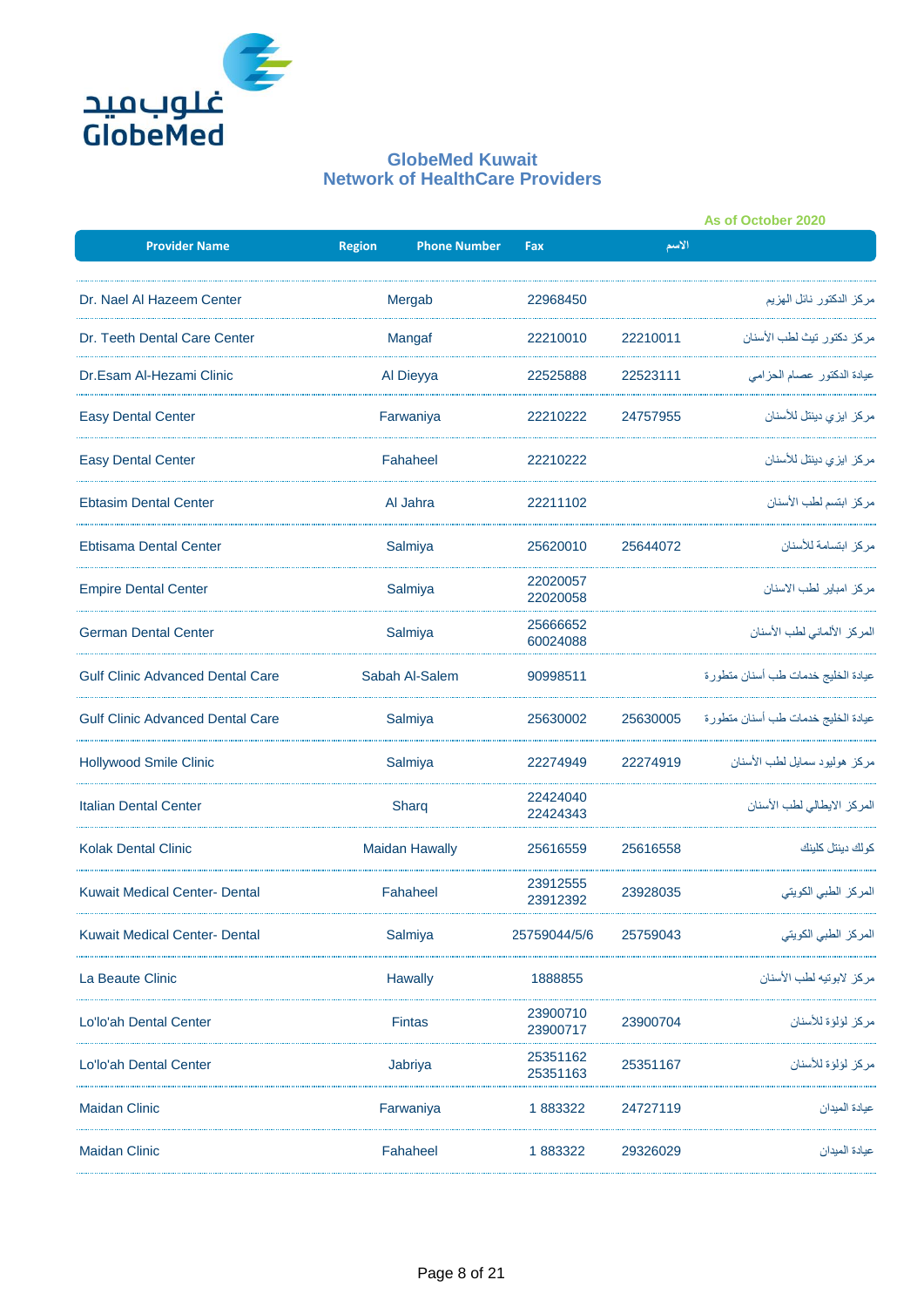

|                                             |                                        |                            |          | As of October 2020                               |
|---------------------------------------------|----------------------------------------|----------------------------|----------|--------------------------------------------------|
| <b>Provider Name</b>                        | <b>Region</b>                          | <b>Phone Number</b><br>Fax | الاسم    |                                                  |
| <b>Maidan Clinic</b>                        | Hawally                                | 1883322                    | 22242884 | عيادة الميدان                                    |
| <b>Maidan Clinic</b>                        | Jahra                                  | 1883322                    | 24560434 | عيادة الميدان                                    |
| <b>Maidan Clinic</b>                        | Sabah Al-Salem                         | 1883322                    | 25528886 | عيادة المبدان                                    |
| <b>Maidan Clinic</b>                        | Sharg                                  | 1883322                    | 22450018 | عيادة الميدان                                    |
| <b>Maidan Clinic</b>                        | Salmiya                                | 1883322                    | 22053253 | عيادة الميدان                                    |
| New Al-Thuraya Specialized Dental<br>Center | Mangaf                                 | 23731177                   |          | مركز الثريا التخصصى الجديد لطب<br>الفم و الأسنان |
| <b>New Smile Dental Spa</b>                 | Salmiya                                | 25710333                   | 25722204 | نیو سمایل دنتل سبا                               |
| <b>Perfect Dental Care</b>                  | Salmiya                                | 25721201                   | 25721208 | بیر فکت دینتل کیر                                |
| Q8 Dental Center                            | Farwaniya                              | 24723023<br>97742207       |          | مر كز كيو ايت لطب الأسنان                        |
| <b>Royal Dental Center</b>                  | Mangaf                                 | 23721030<br>23711155       | 23721040 | مر كز  ر و يال لطب الأسنان                       |
| <b>Royal Dental Center</b>                  | Salmiya<br>(Symphony Tower)            | 25770577<br>67078887       |          | مركز رويال لطب الأسنان                           |
| <b>Sama Dental Center</b>                   | Al Da'iyah- Shaker Al Kazmi<br>Complex | 22562226<br>22561444       | 22525079 | مركز سما لطب الأسنان                             |
| <b>Shine Dental</b>                         | Mahboula                               | 1855558                    | 24816071 | شاين لطب الأسنان                                 |
| <b>Sky Dental</b>                           | Salmiya                                | 22085665                   |          | مر كز سكاى دانتل لطب الاسنان                     |
| <b>Smart Dental Center</b>                  | <b>Bneid Al Gar</b>                    | 22066666                   |          | مركز سمارت لطب الأسنان                           |
| <b>Smile Avenue Dental Center</b>           | Shaab                                  | 69997320                   |          | مر كز سمايل افنيو لطب الأسنان                    |
| <b>Smile Design</b>                         | <b>Hawally</b>                         | 22623456                   |          | مركز سمايل ديز اين لطب الأسنان                   |
| <b>Smile Gallery Dental Center</b>          | Salmiya                                | 22268255<br>22268277       |          | مركز سمايل جاليري لطب الاسنان                    |
| <b>Smile Inn Dental Center</b>              | Sharg                                  | 22267366                   |          | مركز سمايل ان لطب الأسنان                        |
| <b>Stars specialist Dental Center</b>       | Farwaniya                              | 22200499                   |          | مركز ستارز التخصصي لطب الأسنان                   |
| <b>Teeth Time Dental Center</b>             | Farwaniya                              | 24733700<br>24733733       |          | مركز تيث تايم <b>لطب الأسنان</b>                 |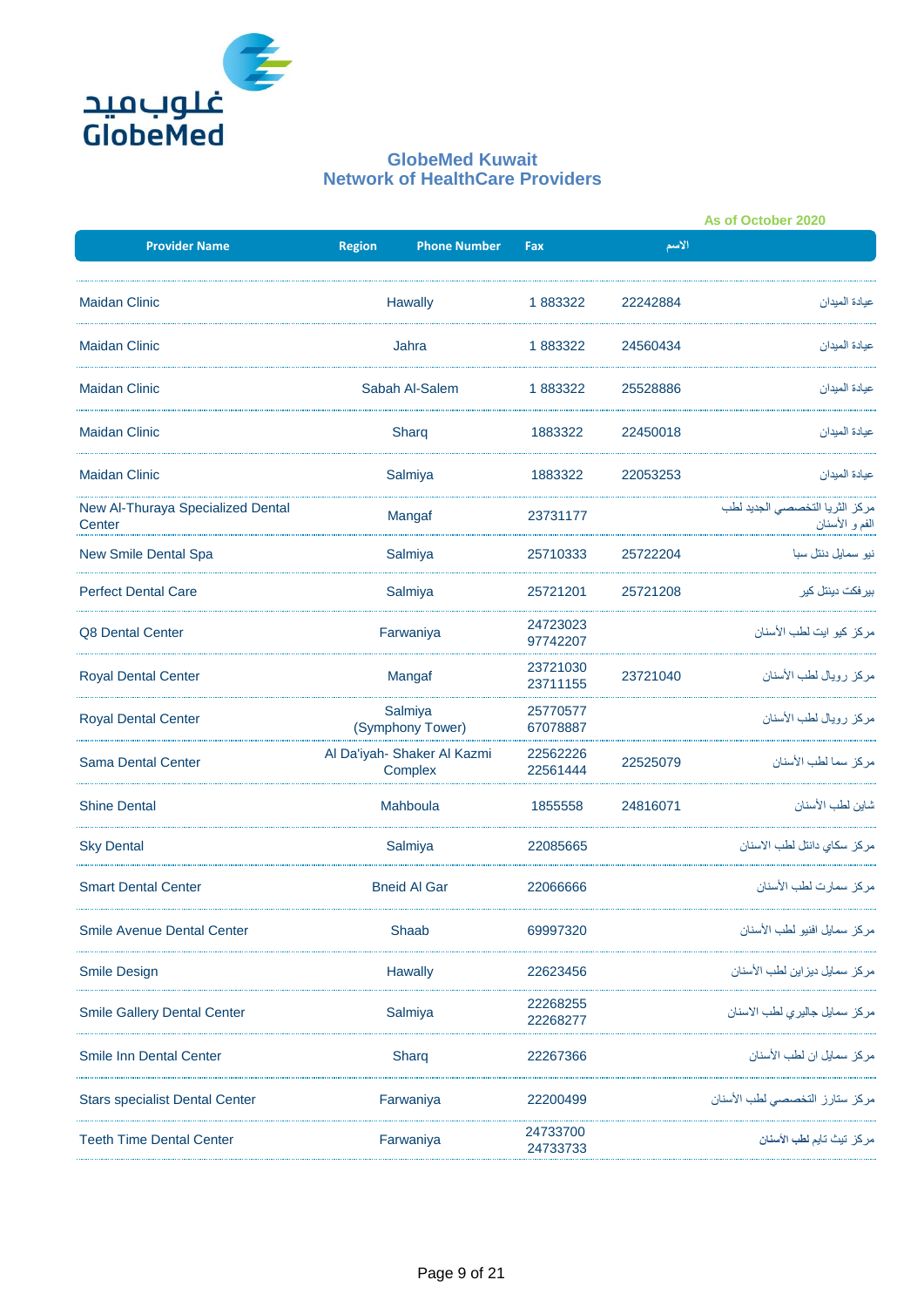

|                                           |          |                     |          |          | As of October 2020             |
|-------------------------------------------|----------|---------------------|----------|----------|--------------------------------|
| <b>Provider Name</b>                      | Region   | <b>Phone Number</b> | Fax      | الأسم    |                                |
| Tijane International Dental Center        |          | Farwaniya           | 22251515 | 22251514 | مركز تيجان الدولي              |
| <b>Tijane International Dental Center</b> | Fahaheel |                     | 22251515 | 22251514 | مركز تيجان الدولي              |
| <b>Tijane International Dental Center</b> | Salmiya  |                     | 22251515 | 22251514 | مركز تيجان الدولي              |
| <b>Virtus Dental Center</b>               | Salmiya  |                     | 25628676 | 25628406 | مركز فيرتس التخصصي لطب الأسنان |
| <b>White Dental Center</b>                |          | Sabah Al-Salem      | 1828222  |          | مر كز -وابت لطب الأسنان        |
| <b>White Dental Center</b>                |          | Sharg               | 1828222  |          | مر كز ۖ و ايت لطب الأسنان      |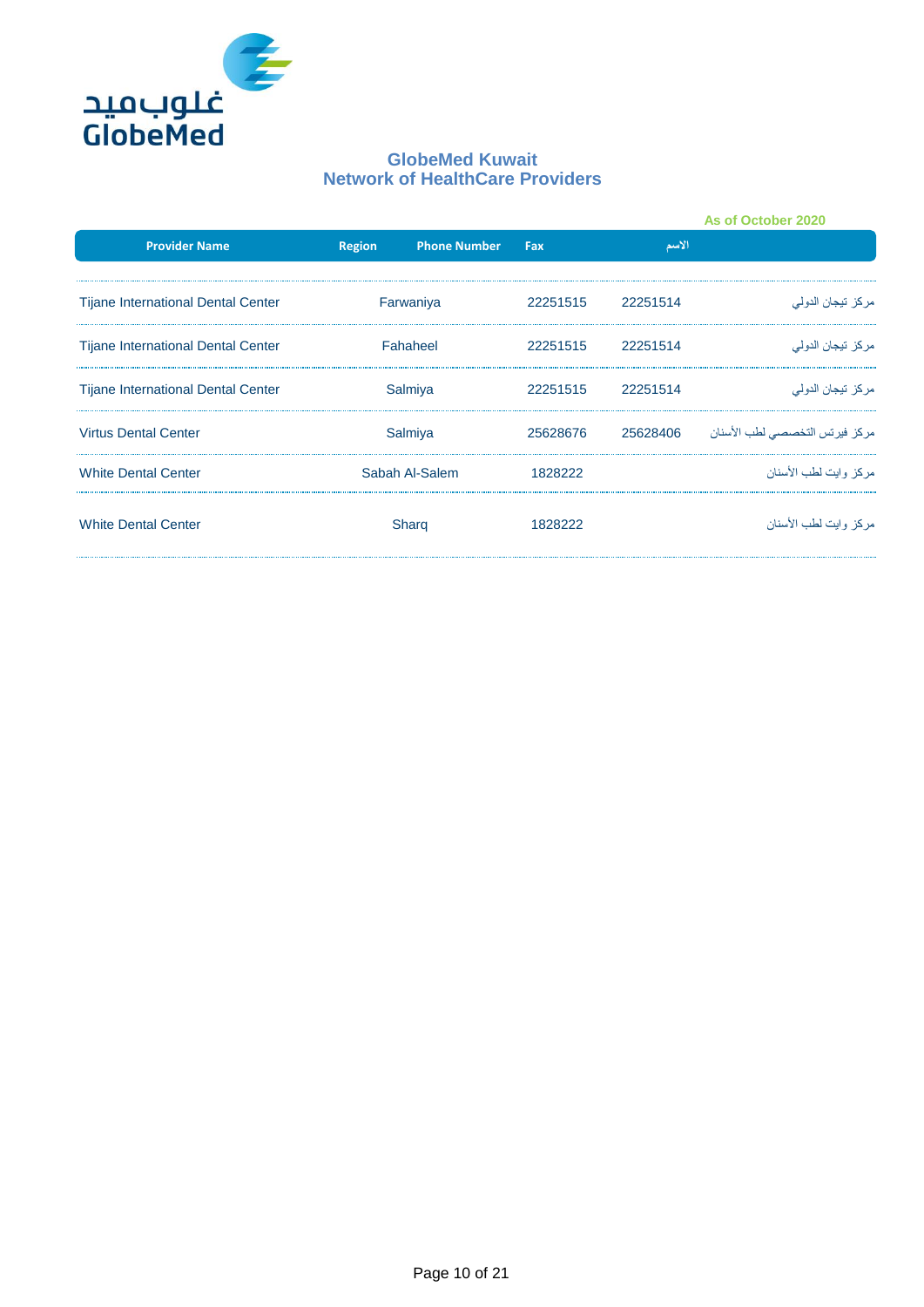

|                                                                |                                                   |                                            |                                  |                         | As of October 2020                   |
|----------------------------------------------------------------|---------------------------------------------------|--------------------------------------------|----------------------------------|-------------------------|--------------------------------------|
| <b>Provider Name</b>                                           | <b>Region</b>                                     | <b>Phone Number</b>                        | Fax                              | الاسم                   |                                      |
|                                                                |                                                   | <b>Laboratories</b>                        |                                  |                         |                                      |
| Al Borg Medical Laboratories                                   | Sharg<br>Block 3 Bin Misbah St.                   |                                            | 22233300                         | 22243138                | مختبرات البرج الطبية                 |
| Al Razi Laboratory                                             |                                                   | Al shaab                                   | 22616144<br>6990 3255            | 22616145                | مختبر الرازي                         |
| Global Lab                                                     |                                                   | Salmiya- Baghdad St.                       | 25725127                         | 25725125                | مختبر جلوبال                         |
| <b>Gulf Laboratory for Advanced</b><br><b>Clinical Testing</b> |                                                   | Salmiya - plajat st.                       | 25720050<br>25720051             | 25720053                | مختبر الخليج للتحاليل الطبية الحديثة |
| Jabriya Laboratory for clinical testing                        |                                                   | Jabriya<br>Block 1A, Section 2, street 104 | 25340939<br>25347598             | 25325244                | مختبر الجابرية للتحاليل الطبية       |
| <b>MedLabs</b>                                                 | Salmiya- 4th ring- Al Hachel MC<br>Bldg. 10th fl. |                                            | 25638883                         | 25641574<br>ext 12 & 19 | مختبر ميد لابس                       |
| Modern Hawally Medical Laboratory                              | <b>Hawally</b>                                    |                                            | 22633521                         | 22633521<br>22662109    | مختبر حولى الحديث                    |
| New Kuwait German Laboratory                                   | Salmiya                                           |                                            | 22274980/1<br>69903266           | 22274982                | المختبر الكويتي الألماني الحديث      |
| Noor Al-Thuraya Lab.                                           | Farwaniya                                         |                                            | 24737177                         |                         | مختبر نور الثريا للتحاليل الطبيه     |
| Salmiya Medical Laboratory                                     |                                                   | Salmiya                                    | 25714043                         | 25748187<br>25721963    | مختبر السالمية الطبى                 |
| The German Laboratory                                          |                                                   | Al Jahra                                   | 24568831<br>69903288             | 25315477                | المختبر الألماني                     |
| The Kuwait German Medical<br>Laboratory                        |                                                   | Jabriya                                    | 25315456                         | 25315477                | المختبر الكويتي الألماني             |
| <b>United Medical Lab</b>                                      |                                                   | Shaab Al Bahri                             | 22252255                         | 22252252                | مختبر ات المتحدة                     |
| <b>Universal Laboratory</b>                                    | Al Reggai                                         |                                            | 24880137<br>24991099<br>69903288 | 24880137                | مختبر يونيفرسال                      |
|                                                                |                                                   | <b>Radiology Centers</b>                   |                                  |                         |                                      |
| Dasman Diabetes Institute                                      |                                                   | <b>Kuwait city</b>                         | 22242999                         | 22492436                | معهد دسمان للسكر ي                   |
| Images DC                                                      |                                                   | <b>Bnaid Al Gar</b>                        | 22269301                         |                         | مركز اميجز د سي للأشعة               |
| <b>Images Diagnostic Center</b>                                |                                                   | Jabriya                                    | 222 69 400<br>222 69 300         |                         | مركز اميجز للأشعة التشخيصية          |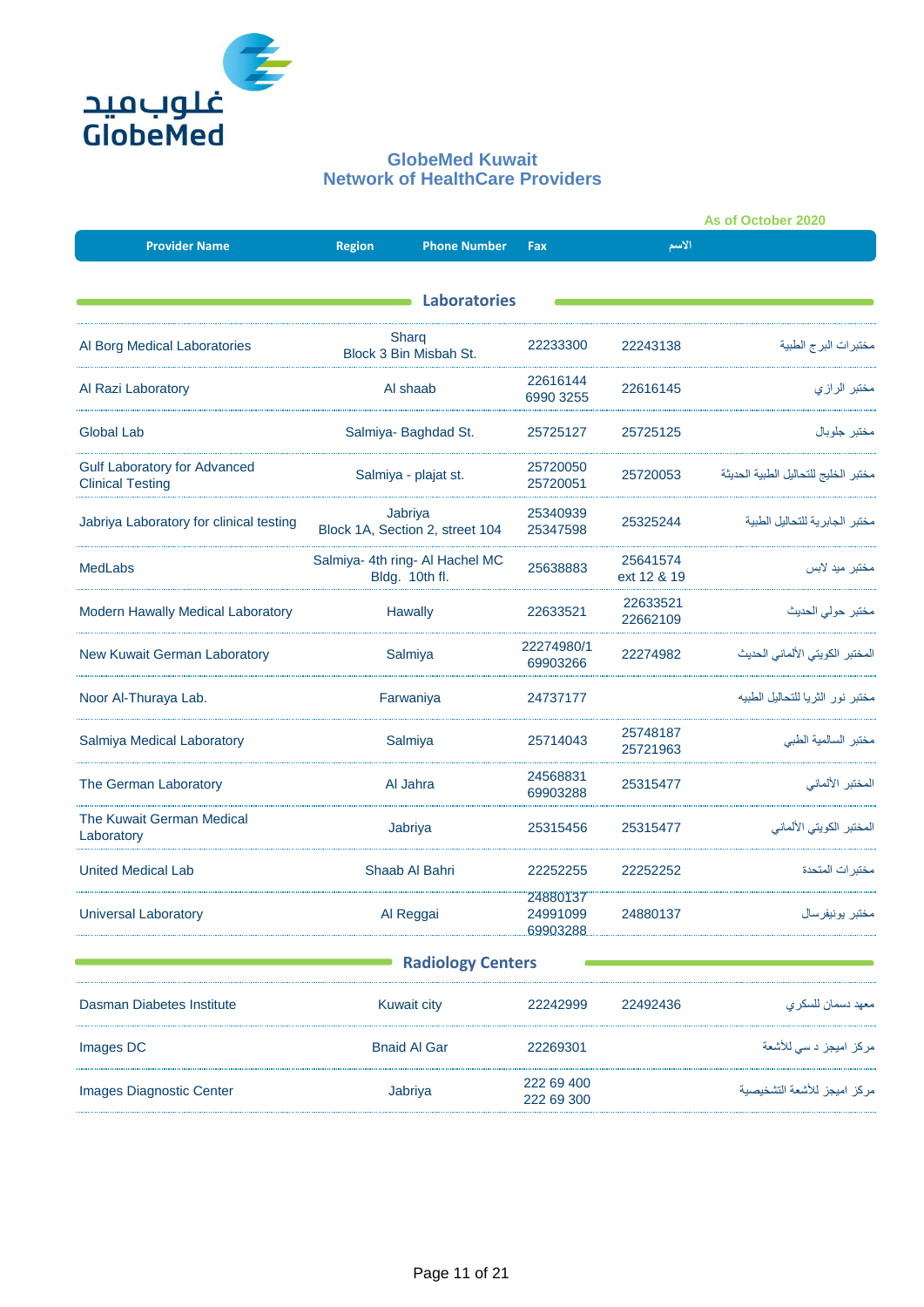

|                                                                                                 |               |                                                                                   |                                  |          | As of October 2020                                                   |
|-------------------------------------------------------------------------------------------------|---------------|-----------------------------------------------------------------------------------|----------------------------------|----------|----------------------------------------------------------------------|
| <b>Provider Name</b>                                                                            | <b>Region</b> | <b>Phone Number</b>                                                               | Fax                              | الاسم    |                                                                      |
|                                                                                                 |               | <b>Physiotherapy Centers</b>                                                      |                                  |          |                                                                      |
| <b>Active Physiotherapy Center</b>                                                              |               | Hawalli – Block 4 – Al Mutasim<br>St. - building 20                               | 99933747                         |          | مركز أكتف للعلاج الطبيعي                                             |
| American Center for Physiotherapy<br>(American Clinic)                                          |               | Salmiya                                                                           | 25742292                         |          | مستو صف امر يكان كلينيك                                              |
| Dr. Aziz Al Feeli for Physiotherapy                                                             |               | Sabah Al Salem - Block 1 -<br>St.120                                              | 51034303                         |          | مركز الدكتور عزيز الفيلي للعلاج<br>الطبيعى                           |
| Dr. Esraa Al Deaiji Physical Therapy<br>& Rehabilitation Center                                 |               | Salmiya - Block 48 - section 11<br>$-$ B tower                                    | 22285790                         |          | مركز الدكتورة اسراء الدعيجي للعلاج<br>الطبيعي و إعادة التأهيل        |
| Dr. Musaed Faraj Al-Said Center for<br>Physical Medicine & Rehabilitation &<br>Electromyography |               | Hawalli - North Nughra Doctors<br>complex - Marzouq building - 2nd<br>& 3rd Floor | 22666288<br>22666299             | 22622077 | مركز الدكتور مساعد فرج السعيد<br>للطب و العلاج الطبيعي و التأهيل     |
| Dr. Musaed Faraj Al-Said Center for<br>Physical Medicine & Rehabilitation &<br>Electromyography |               | Fintas - Block 1 - section 6606 -<br>1st & 2nd Floor                              | 22666288<br>22666299             |          | مركز الدكتور مساعد فرج السعيد<br>للطب و الـعلاج الطبيعـي و الـتـأهيل |
| European Physiotherapy Center                                                                   |               | Jabriyah, Block 1 A                                                               | 25320503                         |          | المركز الاوروبي للعلاج الطبيعي                                       |
| <b>Fawzia Sultan Rehabilitation Institute</b>                                                   |               | Salmiya                                                                           | 25720338                         | 25721757 | مركز فوزيه السلطان للعلاج الطبيعي                                    |
| <b>Therapia Medical Center for</b><br>Physiotherapy                                             |               | Al Shaab Al Bahri, Block 8, St.<br>90, Abha Complex                               | 22626711<br>22626733<br>22626799 |          | مركز ثيرابيا الطبي للعلاج الطبيعي                                    |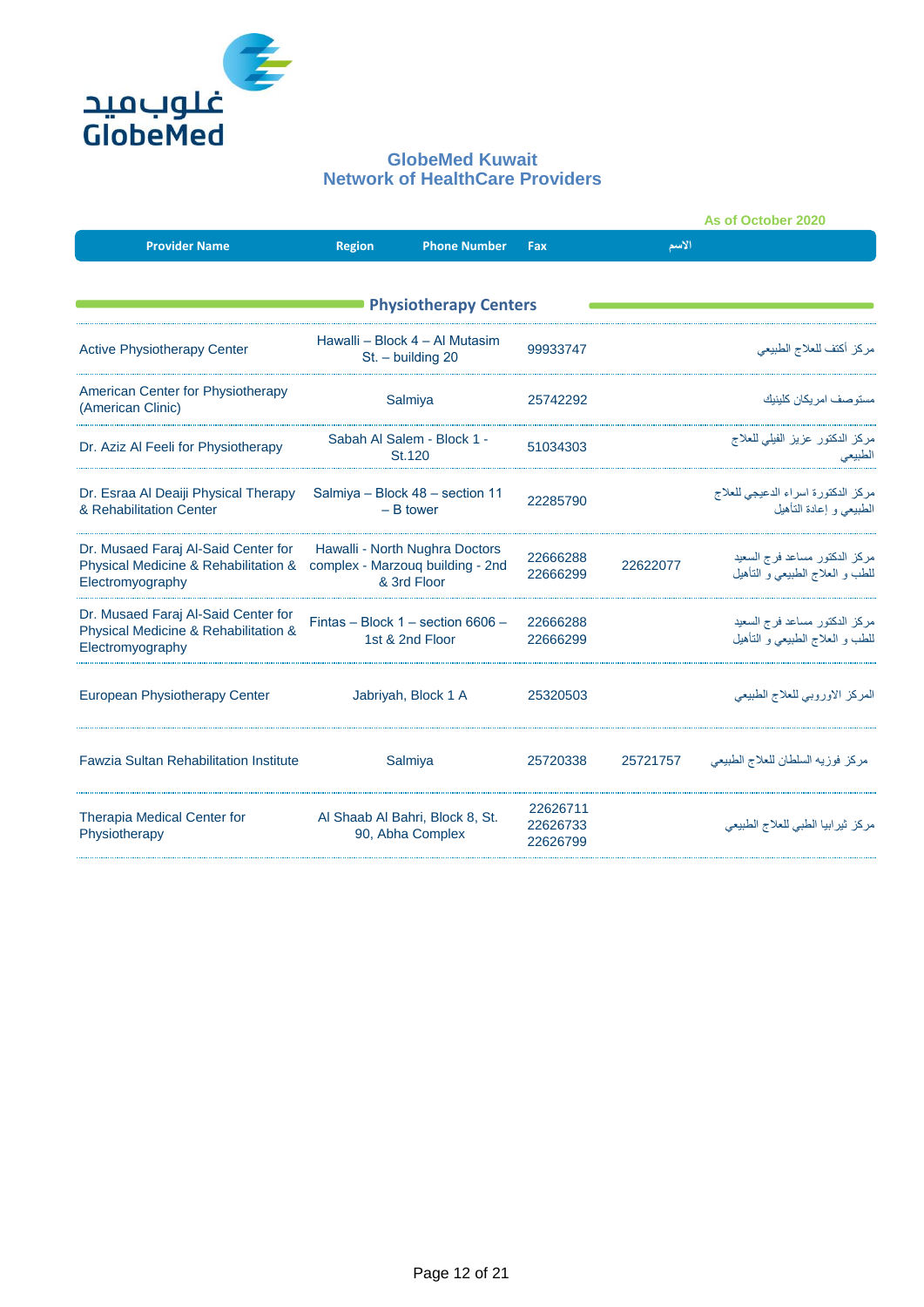

|             |                           |                      |                                                                       |                     |                      |          | As of October 2020 |                            |
|-------------|---------------------------|----------------------|-----------------------------------------------------------------------|---------------------|----------------------|----------|--------------------|----------------------------|
|             |                           | <b>Provider Name</b> | <b>Region</b>                                                         | <b>Phone Number</b> |                      | Fax      | الاسم              |                            |
|             |                           |                      | <b>Stand Alone Pharmacies</b>                                         |                     |                      |          |                    |                            |
|             | Royal Egaila Pharmacy 1   |                      | Al Nuzha Complex, Egaila Block-5, st. 250                             |                     | 23841185             | 23839923 |                    | صيدلية رويال العقيله 1     |
|             | Royal Egaila Pharmacy 2   |                      | Egaila, Block-5, behind 89 Mall                                       |                     | 22210945             | 22210945 |                    | صيدلية رويال العقيله 2     |
|             | Royal Egaila Pharmacy 3   |                      | Egailal Block-5, st. & Complex Al Arabia                              |                     | 22210917             | 22210917 |                    | صيدلية رويال العقيله 3     |
|             | <b>Taafi Pharmacy</b>     |                      | Ghazali St., Farwaniy, Block 76, Plot 32, St.5,<br><b>Bldg.7632</b>   |                     | 24755084             | 24755083 |                    | صيدلية التعافى             |
|             | <b>Reda Pharmacy</b>      |                      | Habib Menawer St., Opp. Farwaniya Cooperative<br>Soc.                 |                     | 24724689             | 24759493 |                    | صيدلية الرضا               |
|             | Royal Farwaniya           |                      | Habib Menawer St., Farwaniya, Al Dabous Center                        |                     | 24719790             | 24719587 |                    | صيدلية رويال الفروانية     |
|             | Royal Farwaniya 2         |                      | Farwaniya, Block 1, Fahid Ali St., Farwaniya<br>Complex               |                     | 24750947<br>24750947 |          |                    | صبيلية رويال الفروانية 2   |
|             | Royal Jabriya Plus        |                      | Jabriya, Block 3B, Street 111                                         |                     | 25346200             | 25346100 |                    | صيدلية رويال الجابرية بلس  |
|             | Royal Jabriya Pharmacy 2  |                      | Jabriya, St.7, block 3, bldg.66                                       |                     | 25356042             | 25310215 |                    | صيدلية رويال الجابريه2     |
|             | Maali Pharmacy            |                      | St.111 Jabriya, Beside Lebanese<br>Mill, Block-3B Bldg 46             |                     | 25356042             | 25356042 |                    | صيدلية المعالى             |
| Royal Group | Royal Jahra Plus Pharmacy |                      | Jahra, block 4, Saad Bin Madi St., Al Hagraf<br>Complex               |                     | 24573600             | 24573600 |                    | صيدلية ر ويال الجهر اء بلس |
|             | Royal Jahra Pharmacy 2    |                      | Jahra, Block 3, Sultan roundabout, Wara Complex                       |                     | 24565700             | 24565700 |                    | صيدلية رويال الجهراء 2     |
|             | Royal Khaitan 1           |                      | Police Station St., Old Khaitan, Block 62, plot 7                     |                     | 24767812             | 24726182 |                    | صيدلية ر ويال خيطان 1      |
|             | Royal Khaitan 2           |                      | Khitan, Block 8, Masqat St., infront of Kanari<br><b>Resturant</b>    |                     | 22210939             | 22210939 |                    | صيدلية رويال خيطان 2       |
|             | <b>Royal Khaitan 3</b>    |                      | Khitan, Block 8, Bin Zuhair St., Salman Al Dabbous<br>Complex         |                     | 24765794             | 24765794 |                    | صيدلية ر ويال خيطان 3      |
|             | Royal Khaitan 4           |                      | Khitan, Block 7, Al Osaimi St., City Star Complex                     |                     | 22210917             | 22210917 |                    | صيدلية رويال خيطان 4       |
|             | <b>Qattan Pharmacy</b>    |                      | Mirgab Shuhada St., Opp. Safat Office, Block 1,<br><b>Bldg 800183</b> |                     | 22470435             | 22475635 |                    | صبدلبة القطان              |
|             | Royal Mahboula Pharmacy   |                      | Mahboula Gulf Road, Block 4, Plot 4A & B                              |                     | 23714943             | 23714351 |                    | صيدلية رويال المهبوله      |
|             | <b>Top Pharmacy</b>       |                      | Mahboula Gulf Road, Block 2, Arouss Al Bahar<br>Complex               |                     | 23714614             | 23714614 |                    | صيدلية توب                 |
|             | <b>Royal Mangaf</b>       |                      | Mangaf, Block 4, Gulf Road                                            |                     | 22210925             | 22210925 |                    | صيدلية رويال المنقف        |
|             | Royal Al Regee            |                      | Al Regee, Block 1, st.12                                              |                     | 24992054             | 24992054 |                    | صيدلية رويال الرقعي        |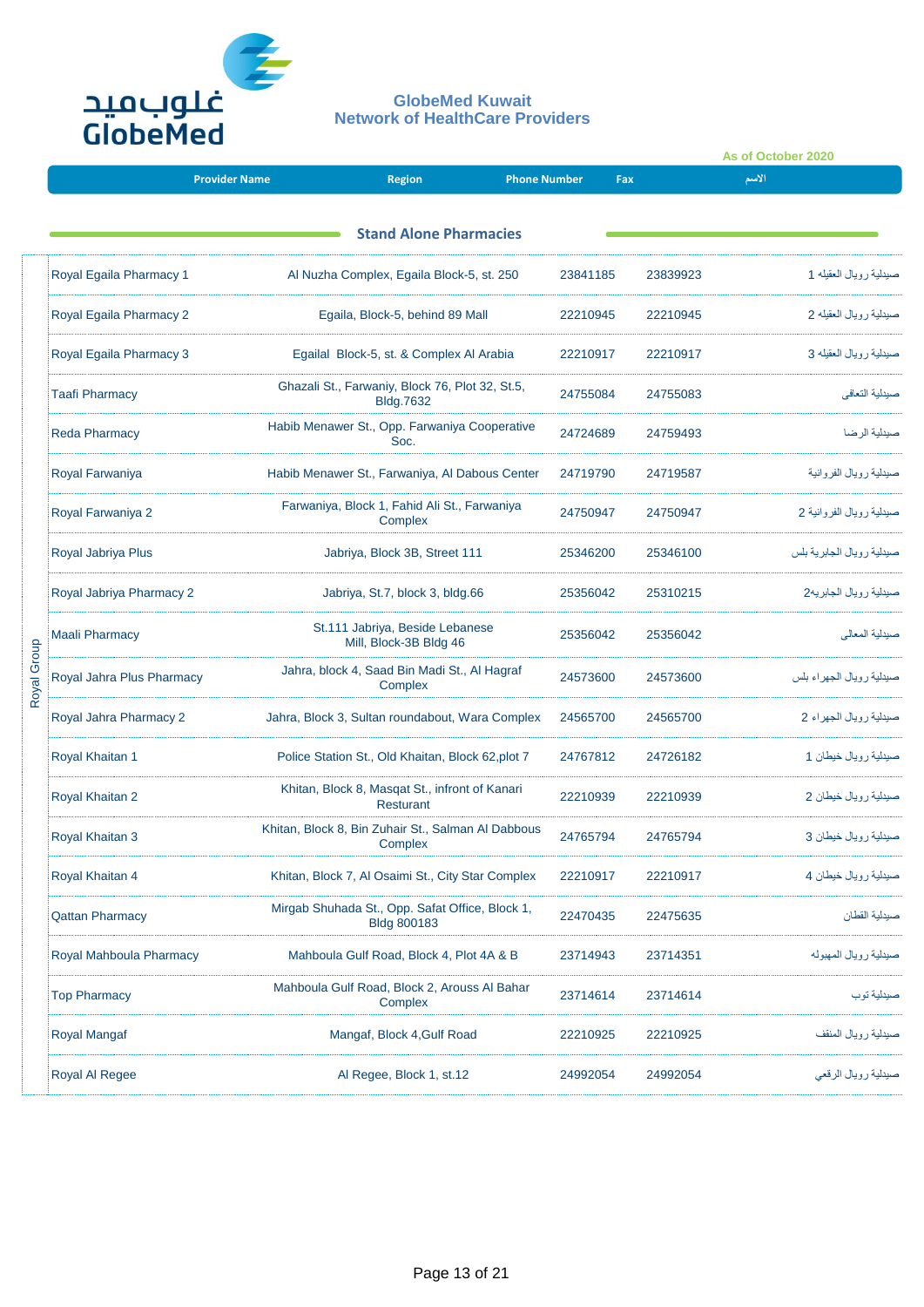

|       |                                 |                      |                                                   |                           |                     |                      |          | As of October 2020         |  |
|-------|---------------------------------|----------------------|---------------------------------------------------|---------------------------|---------------------|----------------------|----------|----------------------------|--|
|       |                                 | <b>Provider Name</b> |                                                   | <b>Region</b>             | <b>Phone Number</b> |                      | Fax      | الاسم                      |  |
|       | Rajaa Pharmacy                  |                      | Amman St., Salmiya, Opp. Yiaco Apollo Hospital    |                           |                     | 25616104             | 25616105 | صبدلية الرجاء              |  |
|       | <b>Royal Fahaheel Pharmacy</b>  |                      | Fahaheel, Block 8, Bin Tamema St., bldg. 3606     |                           |                     | 23927848             | 23927848 | صيدلية رويال الفحاحيل      |  |
|       | Royal Fahaheel 2 Pharmacy       |                      | Fahaheel, Dabbous st., green tower Complex        |                           |                     | 25456645             | 25456645 | صيدلية رويال الفحاحيل 2    |  |
|       | Royal Fahaheel Plus Pharmacy    |                      | Fahaheel, Block 32, Badawia St., bldg. 29         |                           |                     | 22210937             | 22210937 | صيدلية رويال الفحاحيل بلس  |  |
|       | Salmiya Pharmacy                |                      | Baghdad St., Salmiya, Block -9, bldg. 1           |                           |                     | 25757588             | 25757589 | صبدلية السالمية            |  |
|       | <b>Royal Plus Pharmacy</b>      |                      | Salmiya, Block 5, Qatar St., infront of boulevard |                           |                     | 25650809             | 25650809 | صيدلية رويال بلس           |  |
|       | Royal 2 Pharmacy                |                      | Salmiya, Block 11, Abdullah Al Fadalah St.        |                           |                     | 25711926             | 25711926 | صيدلية رويال 2             |  |
| Group | Alpha 1 Pharmacy                |                      | Khansa St., Salmiya, Opp. City Centre, Block-5    | Bldg.18413                |                     | 25750578<br>25750579 |          | صبدلية ألفا                |  |
| Royal | <b>Royal Pharmacy</b>           |                      | Amman St., Salmiya, In front of Maroosh           | <b>Restaurant</b>         |                     | 25616102             | 25616103 | صيدلية رويال               |  |
|       | Royal Al Salmiya Pharmacy 2     |                      | Salmiya, Baghdad St., Block 9, Bldg.131           |                           |                     | 25724210             | 25724216 | صيدلية رويال السالميه 2    |  |
|       | Royal Al Salmiya Pharmacy       |                      | Salmiya, Youssef Bin Hammoud St., Beside New      | Mowassat Hp.              |                     | 25722367             | 25722359 | صيدلية رويال السالميه      |  |
|       | Royal Al Salmiya Pharmacy 3     |                      | Salmiya, Block 12, beside Al Rashid Hospital      |                           |                     | 25616105             | 25616105 | صيدلية رويال السالميه 3    |  |
|       | <b>Dasman Pharmacy</b>          |                      | Sharq, Shuhada St., Opp. Sharq Fire Station       |                           |                     | 22431526             | 22431526 | صبدلية دسمان               |  |
|       | <b>Hafeez Pharmacy</b>          |                      | Shaab Al Bahary, Ibn Al Khatib St., Opp. Istiklal | Road, Bldg. 83            |                     | 22626764             | 22626763 | صبدلية الحافظ              |  |
|       | Royal Sabah Al Salem Pharmacy   |                      |                                                   | Sabah Al Salem, Block 2   |                     | 25514016             | 25514016 | صيدلية رويال صباح السالم   |  |
|       | Royal Sabah Al Salem Pharmacy 2 |                      | Sabah Al Salem, Block 3, 301 St., Beside Tiaba    | Hospital                  |                     | 22210933             | 22210933 | سيدلية رويال صباح السالم 2 |  |
|       | Al Fardous Pharmacy             |                      |                                                   | Al Fardous co-op, Block 3 |                     | 24881201             | 24881201 | صبدلية الفر دوس            |  |
|       | Yiaco Al Iqaila Pharmacy        |                      |                                                   | Egalia - Liwan Mall       |                     | 22245377             | 22245377 | صبدلية ياكو العقيلة        |  |
| Group | <b>Yiaco Central Pharmacy</b>   |                      |                                                   | Farwaniya- Hamra Mall     |                     | 24717898             | 24717898 | صيدلية ياكو المركزية       |  |
| Yiaco | Danet Al-Ghanim Pharmacy        |                      | Farwaniya Opposite Fire station                   |                           |                     | 24710164             | 24710164 | صيدلية دانة الغانم         |  |
|       | Zomoroda Yiaco Pharmacy         |                      | Fintas- Mataam street- Abrag Al-Shaheen           |                           |                     | 23909967             | 23909967 | صيدلية زمردة ياكو          |  |
|       | <b>Central Pharmacy</b>         |                      | Hawally- Moallem Complex Tunis Street             |                           |                     | 22664513             | 22664513 | لصيدلية المركزية           |  |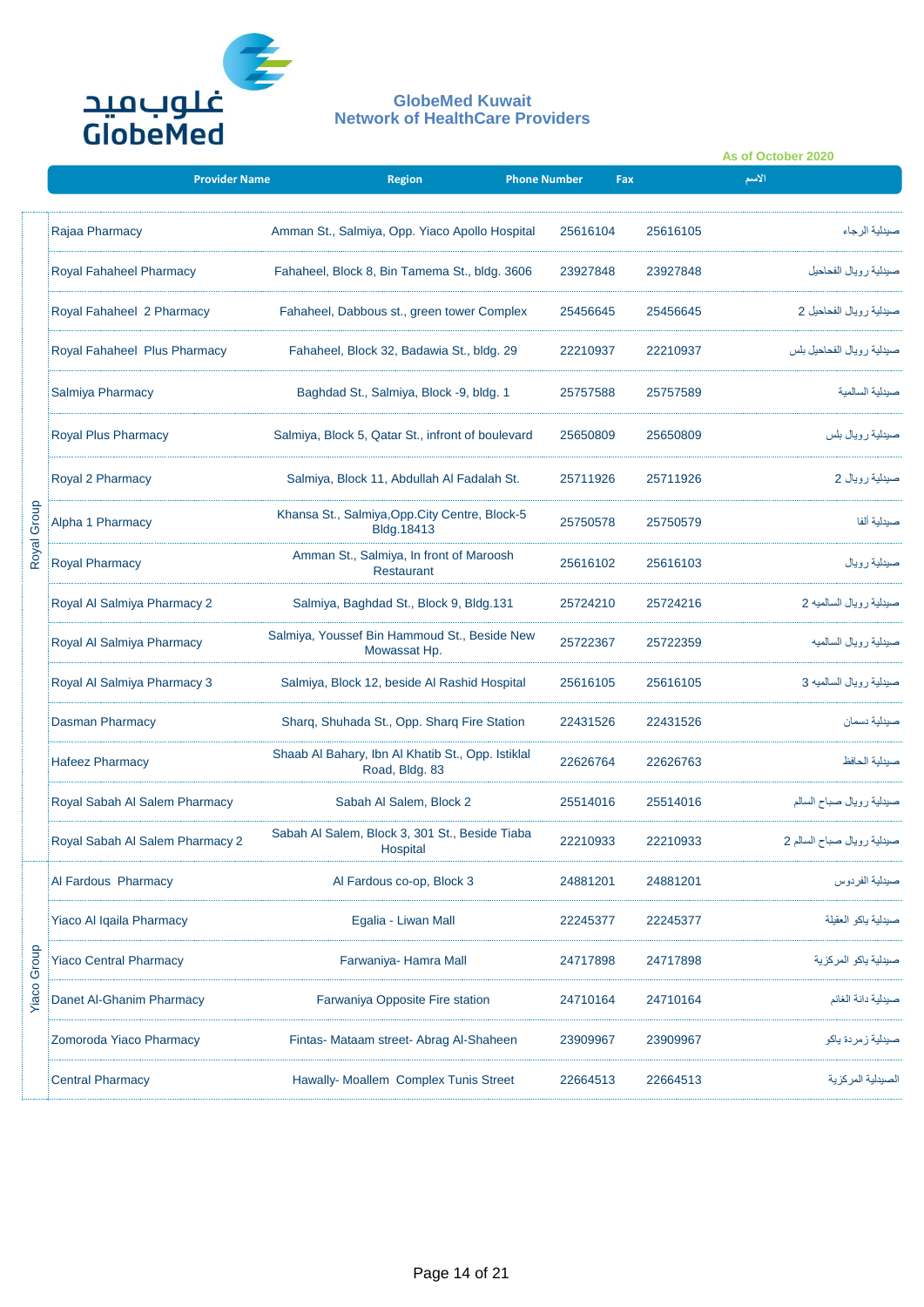

|                         |                                  |                      |                                                            |                     |          |          | As of October 2020 |                         |
|-------------------------|----------------------------------|----------------------|------------------------------------------------------------|---------------------|----------|----------|--------------------|-------------------------|
|                         |                                  | <b>Provider Name</b> | <b>Region</b>                                              | <b>Phone Number</b> |          | Fax      | الاسم              |                         |
|                         | Danet Yiaco Pharmacy             |                      | Mangaf, Costal Road, opposite of Sultan Center             |                     | 23726558 | 23726558 |                    | صبدلية دانة ياكو        |
|                         | Alabeer Pharmacy                 |                      | Jahra - block 91 - building 17 - At Exir Medical<br>Center |                     |          |          |                    | صبدلية العبير           |
|                         | <b>Yiaco Al-Dawliya Pharmacy</b> |                      | Kuwait city- Al-Jhon Centre-Fahed Al-Salem Street          |                     | 22418914 | 22418915 |                    | صيدلية ياكو الدولية     |
|                         | Dorrat Yiaco Pharmacy            |                      | Fintas, Block 3, St. 3                                     |                     | 23901730 | 23901730 |                    | صيدلية ياكو درة السلطان |
|                         | <b>Maset Yaico</b>               |                      | <b>Maidan Hawally</b>                                      |                     | 25641347 | 25641349 |                    | صيدلية ماسة ياكو        |
|                         | <b>Yiaco Al Fintas Pharmacy</b>  |                      | Finats, Costal Road, opposite of Aqila park                |                     | 23905080 | 23905080 |                    | صبدلية ياكو الفنطاس     |
| <b>Yiaco Group</b>      | <b>Qayrwan Pharmacy</b>          |                      | <b>Qayrwan Cooperative</b>                                 |                     | 24667150 | 24667150 |                    | صيدلية القيروان         |
|                         | <b>Yiaco Al-Almia Pharmacy</b>   |                      | Salmiya- Fifth Ring Road                                   |                     | 25658062 | 25658062 |                    | صبدلية ياكو العالمية    |
|                         | <b>Al-Hashel Pharmacy</b>        |                      | Salmiya                                                    |                     | 25623243 | 25623243 |                    | صبدلية الهاشل           |
|                         | Dareen Yiaco Pharmacy            |                      | Salmiya                                                    |                     | 25731073 | 25731073 |                    | صيدلية دارين ياكو       |
|                         | <b>Sahara Pharmacy</b>           |                      | Salmiya- Salem Al-Mubarek Street                           |                     | 25711404 | 25711404 |                    | صبدلية صحار ي           |
|                         | <b>Yiaco Apolo Pharmacy</b>      |                      | Salmiya- Amman Street                                      |                     | 25641553 | 25641553 |                    | سيدلية ياكو أبوللو      |
|                         | <b>Wahet Yiaco Pharmacy</b>      |                      | Salmiya - Yousuf Bin Hamoud Street                         |                     | 25717324 | 25717324 |                    | صيدلية واحة ياكو        |
|                         | Al Bairaq Al Alamiya Pharmacy    |                      | Egila, Mekka Mall                                          |                     | 55060312 |          |                    | صيدلية البيرق العالمية  |
|                         | Al Mathkouri Pharmacy            |                      | Egila, Taiba Mall                                          |                     | 23839319 |          |                    | صيبدلية المذكوري        |
|                         | Al Bairaq Al Ahmar Pharmacy      |                      | Fintas, Block 3, Restaurants Road                          |                     | 23908577 |          |                    | صيدلية البيرق الأحمر    |
| <b>Bairaq Group</b>     | Al Bairaq Al Ghali Pharmacy      |                      | Al Manqaf, Fire Station Road                               |                     | 94147066 |          |                    | سيدلية البيرق الغالي    |
| $\overline{\mathbf{z}}$ | <b>Bassel Pharmacy</b>           |                      | Al Jahra, Karz Mall                                        |                     | 24588082 |          |                    | صيدلية باسل             |
|                         | Al Bairaq Al Kuwaiti Pharmacy    |                      | Al Jahra Karz Mall                                         |                     | 97447607 |          |                    | صيدليو البيرق الكويتي   |
|                         | Al Bairaq Al Akhdar              |                      | Al Jahra, Near Consultation Medical Center                 |                     | 96974475 |          |                    | صيدلية البيرق الأخضر    |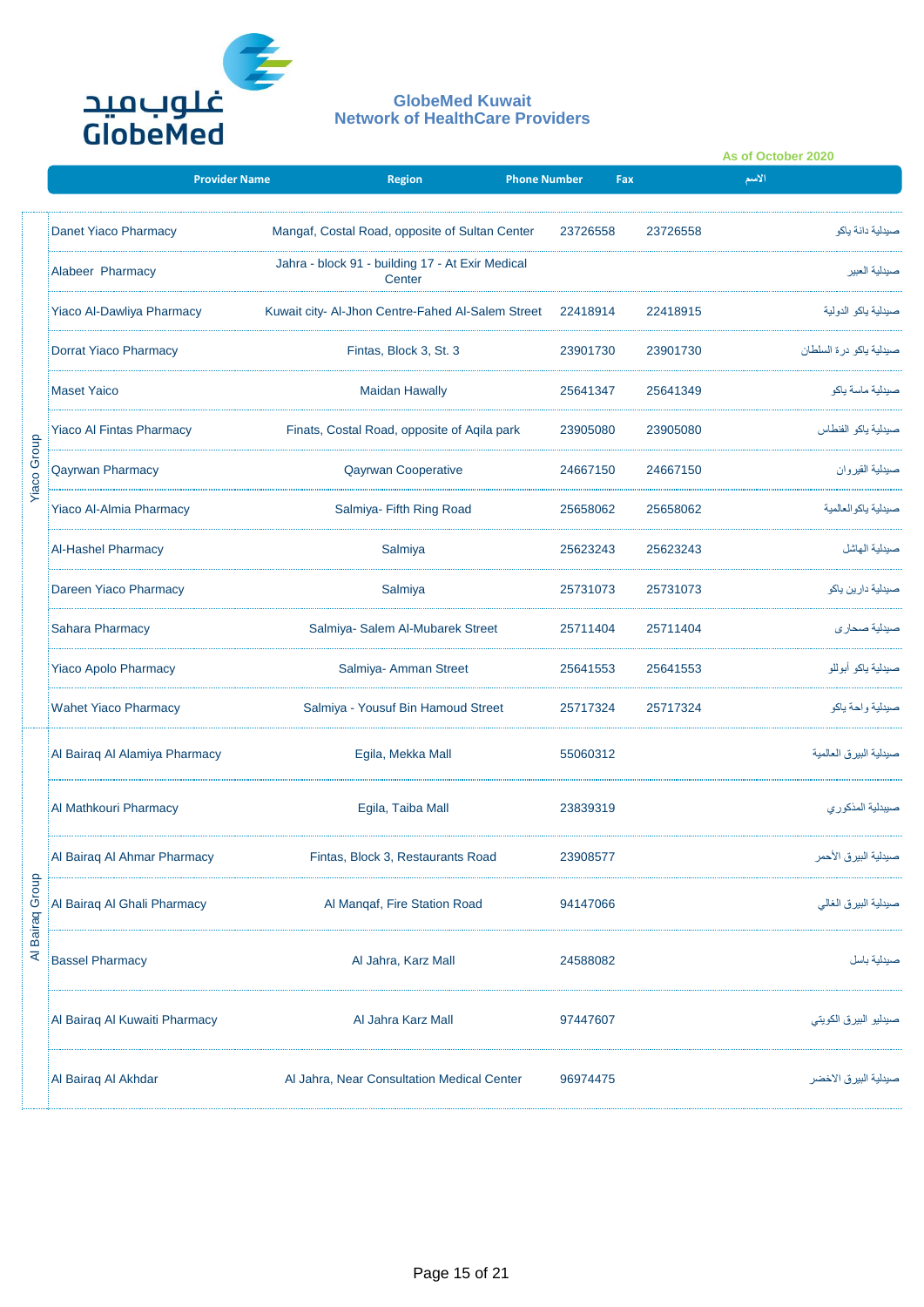

|                   |                                 |                                                                      |                                          |          |           | As of October 2020       |  |
|-------------------|---------------------------------|----------------------------------------------------------------------|------------------------------------------|----------|-----------|--------------------------|--|
|                   | <b>Provider Name</b>            | <b>Region</b>                                                        | <b>Phone Number</b>                      | Fax      |           | الاسم                    |  |
|                   | <b>Tabarak Pharmacy</b>         | Jahra - Block 93 - Al Haramain complex building                      |                                          | 24557666 | 24558965  | صبدلیه تبار ك            |  |
|                   | Durrat Ishbilia Pharmacy        | Jleeb Al Shoyoukh - Makka Mall                                       |                                          | 24335333 | 24335444  | صبدلية در ۃ اشبيليه      |  |
|                   | <b>Pharmacy 1</b>               | Al Regee - block 1 - building 15                                     |                                          | 24882798 | 24882718  | الصيدلية الأولى          |  |
|                   | Al Niiimran Pharmacy            | Jleeb Al Shoyoukh - police station street                            |                                          | 24310003 | 24318087  | صبدلية النمر ان          |  |
|                   | Durrat Al Farwaniya Pharmacy    | Farwaniya - Habib Al Munawer st. - infornt of Eurika                 |                                          | 24727230 | 24727231  | صيدلية درة الفروانية     |  |
|                   | <b>Oxygen Alomaria Pharmacy</b> | Farwaniya - Block 1 - st. 83                                         |                                          | 24741344 | 24741361  | صبدلية أوكسجين العمر ية  |  |
|                   | <b>AlShorok Pharmacy</b>        | Abu Hlaifa - Block 2 - building 6 - street 5 - beside<br>nayef rest. |                                          | 23711953 | 237111952 | صبدلية الشر وق           |  |
|                   | <b>Oxygen Pharmacy</b>          | Sabah Al Salem- Main Street- Block 2-                                |                                          | 25520261 | 25520281  | صبدلية أو كسجبن          |  |
|                   | Oxygen International Pharmacy   |                                                                      | Mangaf - Block 4 - street 42<br>23731056 |          | 23731062  | صبدلية أو كسجين العالمية |  |
| <b>AIMS Group</b> | Oxygen united Pharmacy          | Fahaheel - Old Clinic Road - block 8                                 |                                          | 23925529 |           | صبدلية أو كسجين المتحدة  |  |
|                   | <b>Shereen Pharmacy</b>         | Mahboula - Block 1-2 - Main street                                   |                                          | 3733555  | 3733666   | صيدلية شيرين             |  |
|                   | <b>Dalal Pharmacy</b>           | Regee - Block 15 - Main St.                                          |                                          | 24892736 | 24892749  | صبدلية دلال              |  |
|                   | <b>Gulf Oxygen</b>              | Farwaniya - block 71 - Fahad Al Murshad complex                      |                                          | 24739303 | 24739383  | صبدلية أوكسجين الخليج    |  |
|                   | Al Madina Al Munawara Pharmacy  | Jahra - block 92 - Main St.                                          |                                          | 24566622 | 24566633  | صبدلية المدينة المنور ة  |  |
|                   | Jahra Central Pharmacy          | Jahra - block 93 - Al Mekhyal complex - beside<br><b>KFH Bank</b>    |                                          | 24551957 | 24551958  | صينلية الجهراء المركزية  |  |
|                   | Forth Ring Pharmacy             | Hawalli - 4th ring road -                                            |                                          | 22624624 | 22623167  | صيدلية الدائري الرابع    |  |
|                   | <b>El Joun Pharmacy</b>         | Hawalli - Beirut St. - behind Petrol station                         |                                          | 22612595 | 22612594  | صيدلية الجون             |  |
|                   | <b>Taiba Pharmacy</b>           | Mangaf - Fire station st.                                            |                                          | 23732511 | 23732501  | صبدلية طببة كلبنك        |  |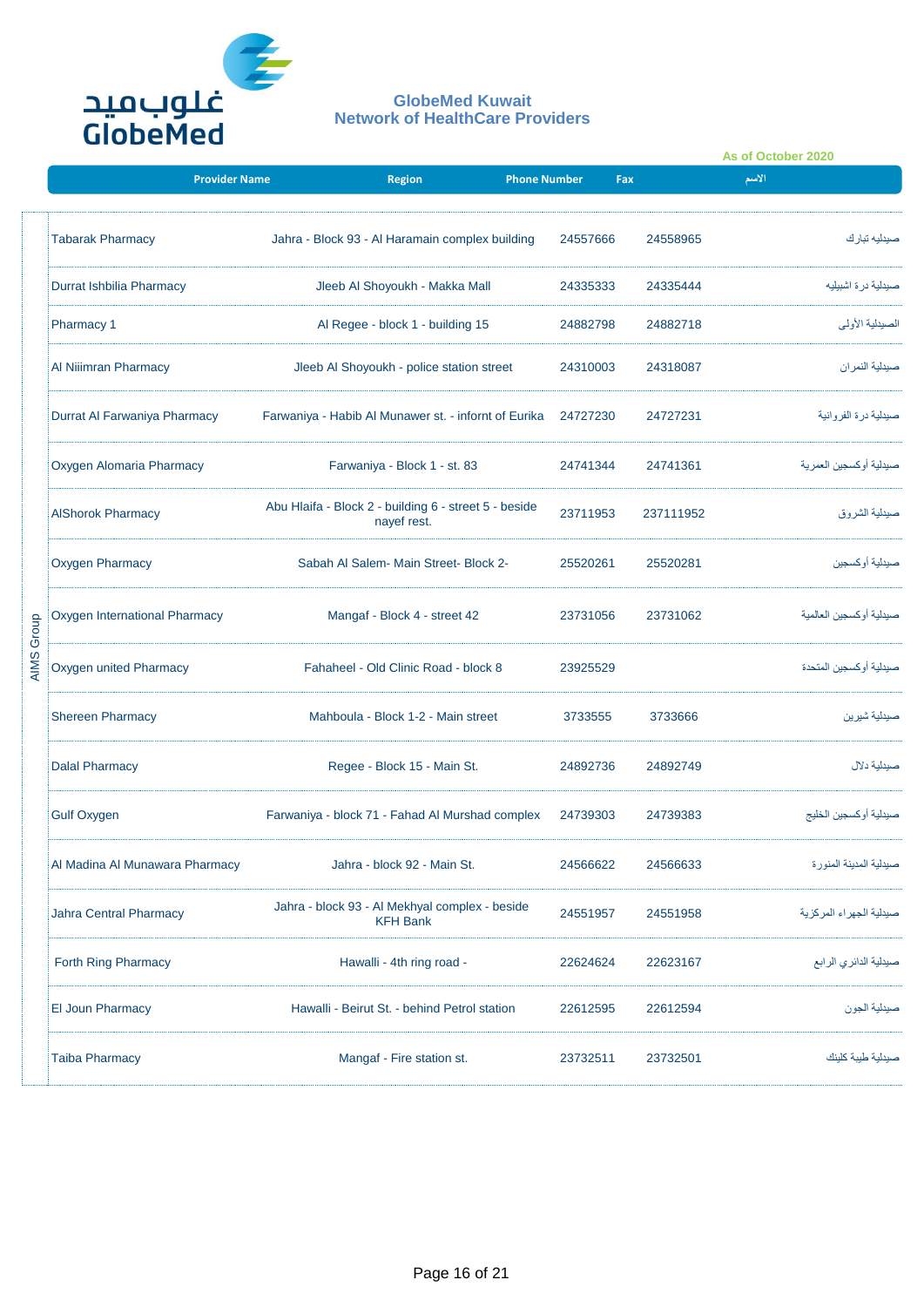

|                  |                                |                                                                |                      |     | As of October 2020         |
|------------------|--------------------------------|----------------------------------------------------------------|----------------------|-----|----------------------------|
|                  | <b>Provider Name</b>           | Region                                                         | <b>Phone Number</b>  | Fax | الاسم                      |
|                  | Pharmazone Sama Pharmacy       | Al Egaila - Block 5 - Bldg. 84 Store No. 7 - sama<br>Mall      | 69003239             |     | صبدلية فار ماز ون سما      |
|                  | Mall 58 Pharmacy               | Al Egaila - Block 5 - Mall 58                                  | 23830144<br>69003232 |     | صيدلية مول 58              |
|                  | Pharma Pharmazone Salmiya      | Al-Salmiya - Block 3 - Al Khansa St. - Bldg. 10401             | 25712443<br>65031996 |     | صيدلية فار ماز ون سالمية   |
|                  | Al Jleeb Pharmacy              | Jeleeb Al Shiuwikh - Block 24 - Bldg. 47/48 Ground<br>Floor    | 24310323             |     | صيدلية فارمازون الجليب     |
|                  | Al Salmiya City Pharmacy       | Al-Salmiya - Block 2 - Hamad Al Mubarak St.                    | 25751032             |     | صبدلية السالمية سيتى       |
|                  | Pharma Zone Farwaniya Pharmacy | Al-Farwaniya - Block 10 - Bldg. 17/18                          | 69003203             |     | صيدلية فارمازون الفروانية  |
|                  | Pharma Zone Khitan Pharmacy    | Khaitan- Block 6 - Bldg. 001617 - St. 26 Store.<br>16/17/17/18 | 24715977<br>69003298 |     | صيدلية فار ماز ون خيطان    |
| Pharmazone Group | Pharmazone Al Nasser Pharmacy  | Al-Jahraa - Block 39 - Bldg. 43 - Store 5/6                    | 24579124<br>65621985 |     | صيدلية فارمازون الناصر     |
|                  | 89 Mall Pharmacy               | Al Agila- block 5 - street 1-3 Mall 89                         | 65611983             |     | صيدلية مول 89              |
|                  | Pharmazone Mahboula Pharmacy   | Mahboula - block 1                                             | 69003240             |     | صيدلية فارمازون المهبولة   |
|                  | Pharmazone Andalous Pharmacy   | Andalous - Block 10 - St.6 - Store 9+10                        | 96915544             |     | صيدلية فارمازون الأندلس    |
|                  | Pharmazone Jahra Mall Pharmacy | Jahra senae'a - 6th ring road - Jahra Mall                     | 69311208             |     | صيدلية فارمازون الجهرا مول |
|                  | Habib Pharmacy                 | Salmiya - Baghdad St.                                          | 25631600<br>69003232 |     | صبدلية الحبيب              |
|                  | Tadawi Care Pharmacy           | Khaitan- Block 2 - Club St. - Bldg. 95                         | 24715738<br>69652160 |     | صيدلية تداوي الرعاية       |
|                  | Regga co-op Pharmacy           | Regga co-op - Block 5                                          | 65070466             |     | صبدلية جمعية الرقه         |
|                  | Shaab co-op Pharmacy           | Shaab co-op - Block 3                                          | 22669632<br>65653742 |     | صبدلبة جمعبة الشعب         |
|                  | International Shifa Pharmacy   | Jahra-block 91 - Bld. 39                                       | 60302068             |     | صبدلية الشفا العالمية      |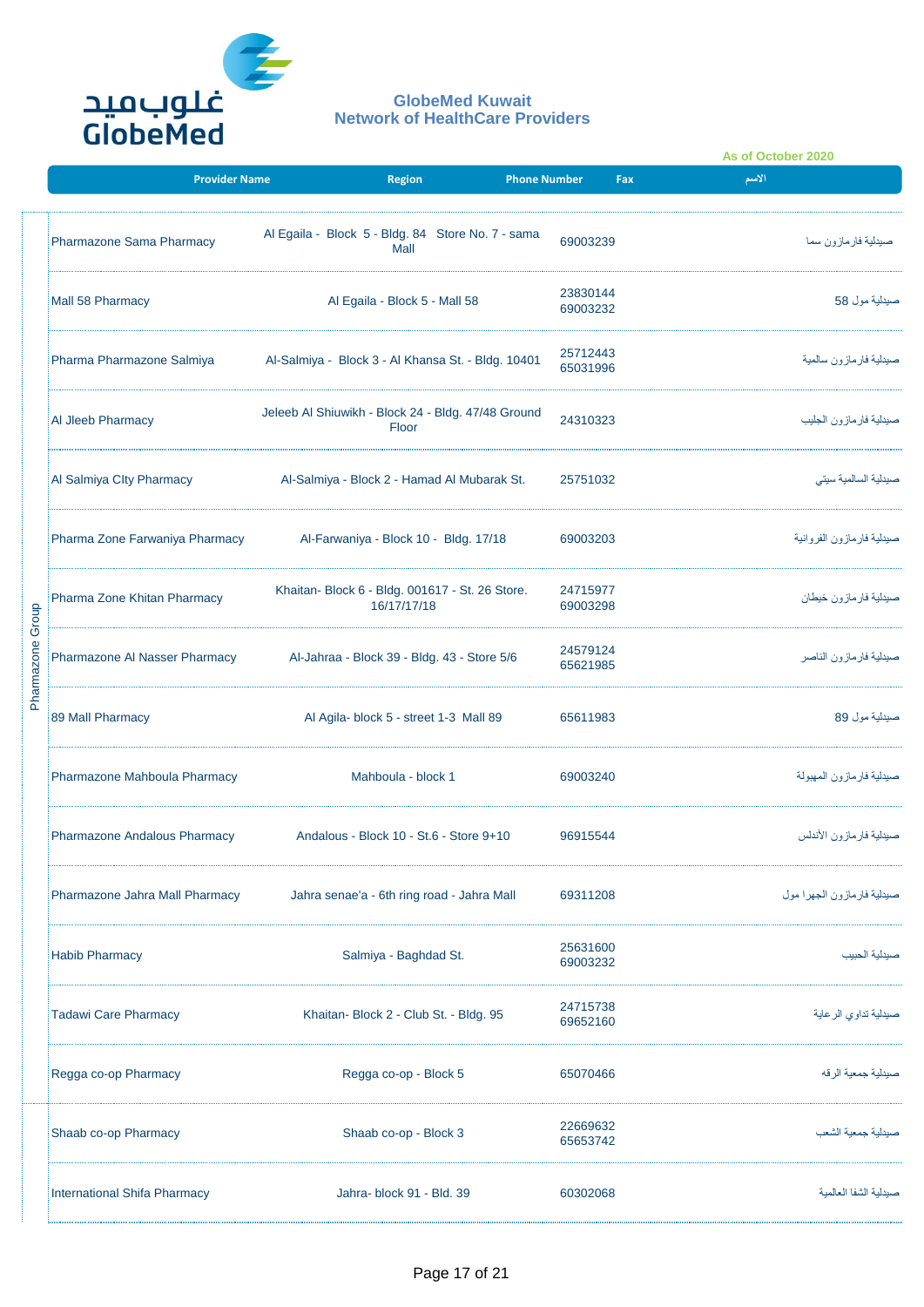

|                  |                               |                                                             |                      |     | As of October 2020          |  |
|------------------|-------------------------------|-------------------------------------------------------------|----------------------|-----|-----------------------------|--|
|                  | <b>Provider Name</b>          | <b>Region</b>                                               | <b>Phone Number</b>  | Fax | الأسم                       |  |
|                  | New Shohada Pharmacy          | Khitan - Al Mazeen St. - block 11 - Bldg. 23                | 24726638<br>69626971 |     | صبدلية الشهداء الجديدة      |  |
|                  | Dahar co-op Pharmacy          | Al Dhaher co-op                                             | 23842195<br>65062985 |     | صبدلية جمعية الظهر          |  |
|                  | Al Nahda co-op Pharmacy       | Al Nahda & Andalous co-op                                   | 65070798             |     | صبدلية جمعية النهضه         |  |
|                  | Sulaibikhat co-op Pharmacy    | Sulaibikhat - Block 5 - behind co-op                        | 24872985             |     | صبدلية جمعية الصلبيخات      |  |
|                  | Alqurain co-op Pharmacy       | Al Adan & Qosor co-op                                       | 25412615<br>69003312 |     | صيدلية جمعية القرين         |  |
| Pharmazone Group | Pharmazone Jabriya Pharmacy   | Jabriya                                                     | 69653508             |     | صيدلية فار ماز ون الجابر ية |  |
|                  | Qaysareya pharmazone Pharmacy | Jahra - Block 12 - store 12                                 | 24576559<br>67612135 |     | صيدلية فارمازون القيصرية    |  |
|                  | Al Naseem co-op Pharmacy      | Al Jahra Co-op - Oyoon                                      | 24564657<br>65064878 |     | صبدلية جمعية النسيم         |  |
|                  | Jahra Gate Pharmacy           | Al Jahra - Block 90 - store 17                              | 24572628<br>69652513 |     | صيدلية بوابة الجهراء        |  |
|                  | Tadawi Jahra Pharmacy         | Jahra - Block 33 - Mazooq Al Moteeb St.                     | 24558468<br>69626958 |     | صيدلية تداوى الجهراء        |  |
|                  | Pharmazone Ishbilya Pharmacy  | Farwaniya - Block 5 - 43 St.                                | 24730307             |     | صيدلية فارمازون اشبيلية     |  |
|                  | <b>Tadawi Shaha Pharmacy</b>  | old Khitan - block 1/2/3 - building 101                     | 60680907             |     | صيدلية تداوى شاهه           |  |
|                  | Tadawi Khitan Pharmacy        | Old Khitan - Block 11 - Club St.                            | 65053425             |     | صيدلية تداوى خيطان          |  |
|                  | Hitren co-op Pharmacy         | Hitten co-op - South Surra                                  | 25223580<br>65064579 |     | صبدلية جمعية حطبن           |  |
|                  | Al Salam Co-op Pharmacy       | South Sorra - Al salam co-op                                | 69003209             |     | صيدلية جمعية السلام         |  |
|                  | Tadawi Al Deira Pharmacy      | Jahra - Block 33 - wara St. - Al Sayer & Zaid<br>Complex    | 24567602<br>69652513 |     | صيدلية تداوي الديرة         |  |
|                  | Pharmazone Khitan 2 Pharmacy  | Old Khitan - Suod Bin Abdulaziz St. (Gas Station<br>$St.$ ) | 60733247             |     | صيدلية فارمازون خيطان 2     |  |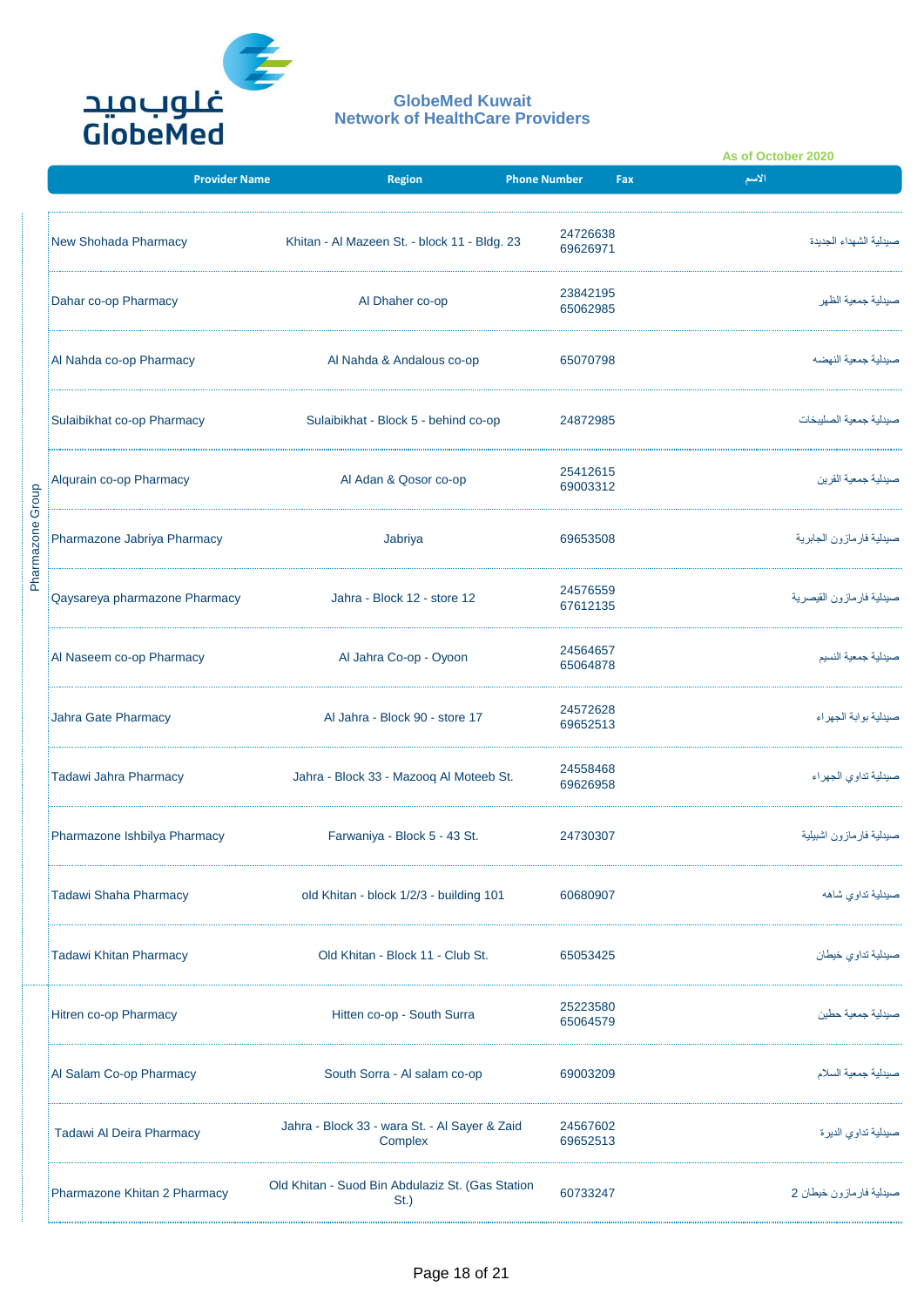

|            |                                             |                                                             |                      |          | As of October 2020                     |  |
|------------|---------------------------------------------|-------------------------------------------------------------|----------------------|----------|----------------------------------------|--|
|            | <b>Provider Name</b>                        | <b>Region</b>                                               | <b>Phone Number</b>  | Fax      | الأسم                                  |  |
| Group      | Pharmazone Khitan 3 Pharmacy                | Old Khitan - Block 6 - behind sport club                    | 69649706             |          | صيدلية فار مازون خيطان 3               |  |
| Pharmazone | Pharmazone Amman Pharmacy                   | Salimiya - Amman St. - Block 262                            | 60344239             |          | صيدلية فارمازون عمان                   |  |
|            | Pharmazone baghdad Pharmacy                 | Salmiya - baghdad St. - building 17                         | 69631257             |          | صيدلية فارمازون بغداد                  |  |
|            | Pharmazone Muthana Pharmacy                 | Hawalli - Bock 7 - Muthana St.                              | 22656600             |          | صيدلية فارمازون المثنى                 |  |
|            | <b>Pharmazone AI Salam Mall</b><br>Pharmacy | Salmiya - Al Salam Mall - Hamad Al Mubarak st.              | 60692911             |          | صيدلية فارمازون السلام مول             |  |
|            | pharmazone Al Mughera Pharmacy              | Salmiya - block 12 - Mughera St.                            | 25638300<br>69631746 |          | صيدلية فارمازون المغيرة                |  |
|            | Pharmazone Hawally Pharmacy                 | Hawally - sharhabeel St. - Beside Ebda'a American<br>School | 60488193             |          | صيدلية فارمازون حولي                   |  |
|            | Al Rehab Co-op Pharmacy                     | Rehab Coops, Rihab                                          | 24315027             |          | صبدلية جمعية الرحاب واشبيلية التعاونية |  |
|            | Surrah Co-Op Pharmacy                       | Surra Coops, Surra                                          | 25325490             | 25324895 | صيدلية جمعية السرة التعاونية           |  |
| AAW Group  | Qadsiya Co-Op Pharmacy                      | Qadsiya Coops, Qadsiya                                      | 22575219             | 22570544 | صبدلية جمعية القادسية التعاونية        |  |
|            | Jahra Haditha Pharmacy                      | Jahra, Block 23, Sayer Zowaied Complex                      | 24575518             |          | صبدلية الجهراء الحديثة                 |  |
|            | Jaber Ali Co-Op Pharmacy                    | Jaber Al Ali Coops, Jaber Al Ali                            | 23832513             | 23834923 | صيدلية جمعية جابر العلى التعاونية      |  |
|            | Al Safwa Pharmacy                           | Jaleeb Al-Sheiukh, makhfar St.                              | 24312677             | 24312588 | صيدلية الصفوة                          |  |
|            | Al Nuzha Co-Op Pharmacy                     | Nuzha Coops, Nuzha                                          | 22525535             | 22511716 | صبدلية جمعية النز هة التعاو نية        |  |
|            | Al Sabahiya Co-Op Pharmacy                  | Sabahiya Coops, Sabhiya                                     | 23627891             | 23612718 | صبدلية جمعية الصباحية التعاونية        |  |
|            | Yarmouk Co-Op Pharmacy                      | Yarmouk Coops, Yarmouk                                      | 25358366             | 25358365 | صبدلية جمعية البر موك التعاونية        |  |
|            | Hawally Center Pharmacy                     | Maidan Hawally, Hamoud Nasser St.                           | 25614895             | 25614890 | صيدلية مركز حولى                       |  |
|            |                                             | Page 19 of 21                                               |                      |          |                                        |  |
|            |                                             |                                                             |                      |          |                                        |  |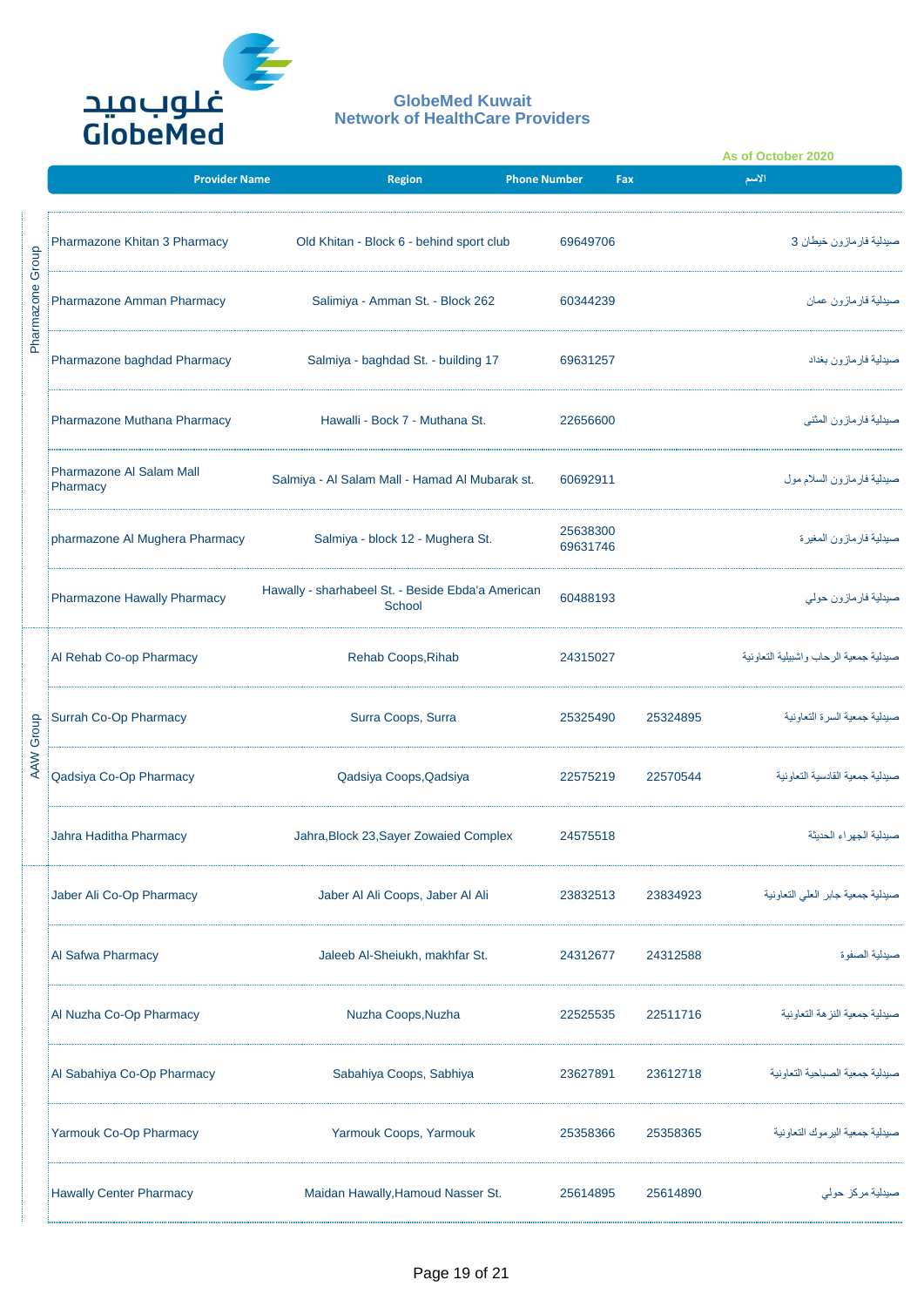

|           |                               |                                                      |                            |          | As of October 2020                 |
|-----------|-------------------------------|------------------------------------------------------|----------------------------|----------|------------------------------------|
|           | <b>Provider Name</b>          | <b>Region</b>                                        | <b>Phone Number</b><br>Fax |          | الاسم                              |
|           | Fahad Al Ahmad Co-Op Pharmacy | <b>Fahad al Ahmed Coops</b>                          | 23633279                   | 23612718 | صبدلية جمعية فهد الأحمد التعاونية  |
| AAW Group | Al Morouj Pharmacy            | Salwa, Block 2, Bulding 315                          | 25610327                   | 25610328 | صيدلية المروج                      |
|           | Al Marina Pharmacy            | Salmiya, Aknan Complix                               | 22274840                   | 22274841 | صبدلية المار ينا                   |
|           | Rama Pharmacy                 | Fahaheel, Dabbous St.next to NBK                     | 23912795                   | 23920119 | صبدلية راما                        |
|           | <b>AL Seif Pharmacy</b>       | Fahaheel, Block 7, Al Amal Clinic                    | 23910368                   | 23910367 | صبدلية السبف                       |
|           | Al Mutawa Fahaheel Pharmacy   | Mahbola, Main St., Bulding 168                       | 55262052                   |          | صيدلية المطوع فحيحيل               |
|           | Sabah Al Salem Co-Op Pharmacy | Sabah Al Salem - Block 9                             | 25511425                   |          | صبدلية جمعية صباح السالم التعاونية |
|           | Bayan Co-Op Pharmacy          | Bayan Co-op - Block 2                                | 25390322                   |          | صيدلية جمعية بيان التعاونية        |
|           | Al Shuhadah Co-Op Pharmacy    | Shuhada Co-op - Block 4 - ST.417 - Bulding<br>900015 | 25233821                   | 55223353 | صبدلية جمعية الشهداء التعاونية     |